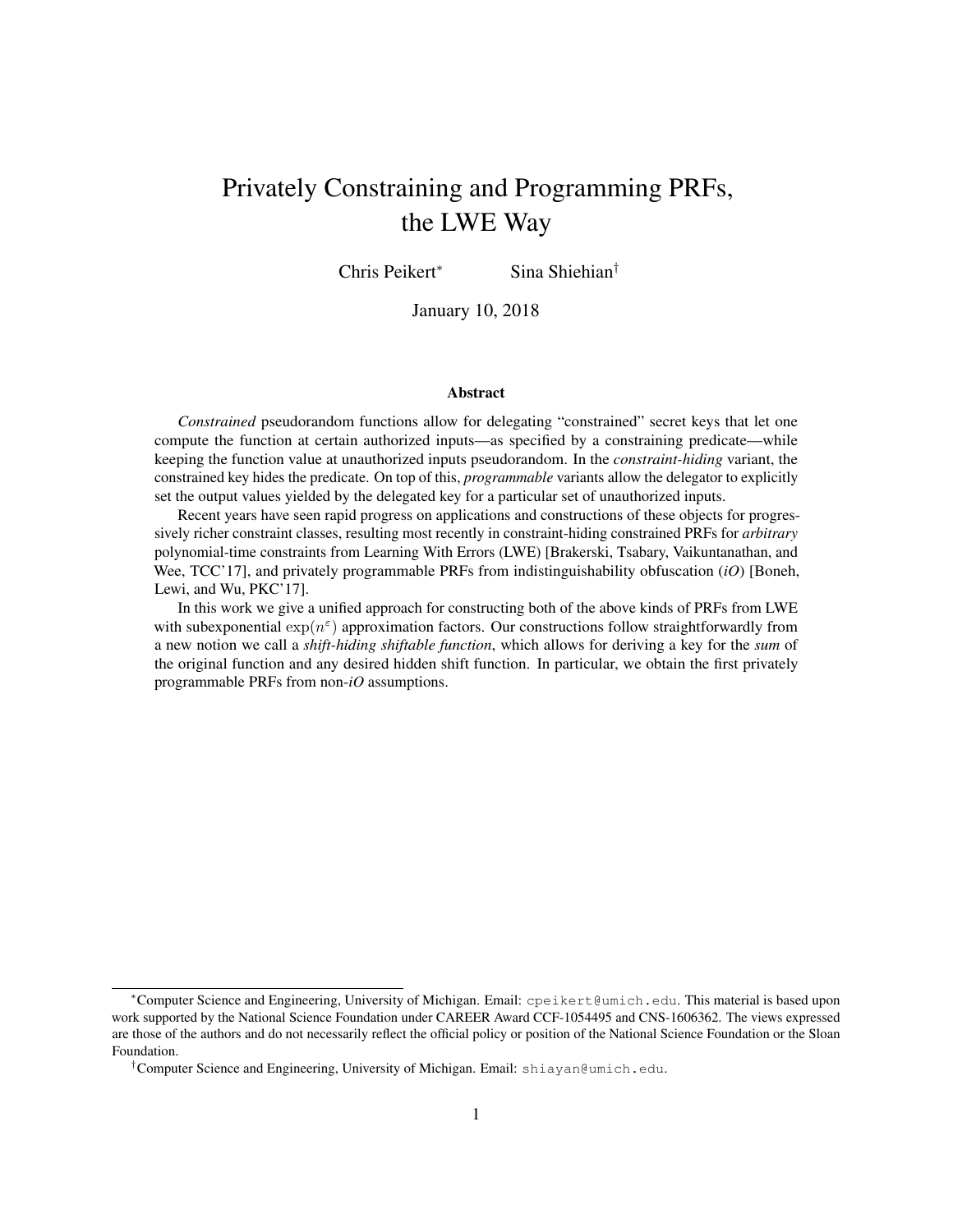# 1 Introduction

Since the introduction of pseudorandom functions (PRFs) more than thirty years ago by Goldreich, Goldwasser, and Micali [\[GGM84\]](#page-25-0), many variants of this fundamental primitive have been proposed. For example, *constrained* PRFs (also known as *delegatable* or *functional* PRFs) [\[KPTZ13,](#page-26-0) [BW13,](#page-25-1) [BGI14\]](#page-24-0) allow issuing "constrained" keys which can be used to evaluate the PRF on an "authorized" subset of the domain, while preserving the pseudorandomness of the PRF values on the remaining unauthorized inputs.

Assuming the existence of one-way functions, constrained PRFs were first constructed for the class of *prefix-fixing* constraints, i.e., the constrained key allows evaluating the PRF on inputs which start with a specified bit string [\[KPTZ13,](#page-26-0) [BW13,](#page-25-1) [BGI14\]](#page-24-0). Subsequently, by building on a sequence of works [\[BPR12,](#page-25-2) [BLMR13,](#page-25-3) [BP14\]](#page-25-4) that gave PRFs from the Learning With Errors (LWE) problem [\[Reg05\]](#page-26-1), Brakerski and Vaikuntanathan [\[BV15\]](#page-25-5) constructed constrained PRFs where the set of authorized inputs can be specified by an *arbitrary* polynomial-time predicate, although for a weaker security notion that allows the attacker to obtain only a single constrained key and function value.

In the original notion of constrained PRF, the constrained key may reveal the constraint itself. Boneh, Lewi, and Wu [\[BLW17\]](#page-25-6) proposed a stronger variant in which the constraint is hidden, calling them *privately constrained PRFs*—also known as *constraint-hiding constrained PRFs* (CHC-PRFs)—and gave several compelling applications, like searchable symmetric encryption, watermarking PRFs, and function secret sharing [\[BGI15\]](#page-25-7). They also constructed CHC-PRFs for arbitrary polynomial-time constraining functions under the strong assumption that indistinguishability obfuscation  $(iO)$  exists [\[BGI](#page-24-1)<sup>+</sup>01, [GGH](#page-25-8)<sup>+</sup>13]. Soon after, CHC-PRFs for various constraint classes were constructed from more standard LWE assumptions:

- Boneh, Kim, and Montgomery [\[BKM17\]](#page-25-9) constructed them for the class of point-function constraints (i.e., all but one input is authorized).
- Thorough a different approach, Canetti and Chen [\[CC17\]](#page-25-10) constructed them for constraints in NC<sup>1</sup>, i.e., polynomial-size formulas.
- Most recently, Brakerski, Tsabary, Vaikuntanathan, and Wee [\[BTVW17\]](#page-25-11) improved on the construction from [\[BKM17\]](#page-25-9) to support arbitrary polynomial-size constraints.

All these constructions have a somewhat weaker security guarantee compared to the *iO*-based construction of [\[BLW17\]](#page-25-6), namely, the adversary gets just one constrained key (but an unbounded number of function values), whereas in [\[BLW17\]](#page-25-6) it can get unboundedly many constrained keys. Indeed, this restriction reflects a fundamental barrier: CHC-PRFs that are secure for even two constrained keys (for arbitrary constraining functions) imply *iO* [\[CC17\]](#page-25-10).

Boneh *et al.* [\[BLW17\]](#page-25-6) also defined and constructed what they call *privately programmable PRFs* (PP-PRFs), which are CHC-PRFs for the class of point functions along with an additional programmability property: when deriving a constrained key, one can specify the outputs the key yields at the unauthorized points. They showed how to use PP-PRFs to build *watermarking* PRFs, a notion defined in [\[CHN](#page-25-12)+16]. While the PP-PRF and resulting watermarking PRF from [\[BLW17\]](#page-25-6) were based on indistinguishability obfuscation, Kim and Wu [\[KW17\]](#page-26-2) later constructed watermarking PRFs from LWE, but via a different route that does not require PP-PRFs. To date, it has remained an open question whether PP-PRFs exist based on more standard (non-*iO*) assumptions.

## 1.1 Our Results

Our main contribution is a unified approach for constructing both constraint-hiding constrained PRFs for arbitrary polynomial-time constraints, and privately programmable PRFs, from LWE with subexponen-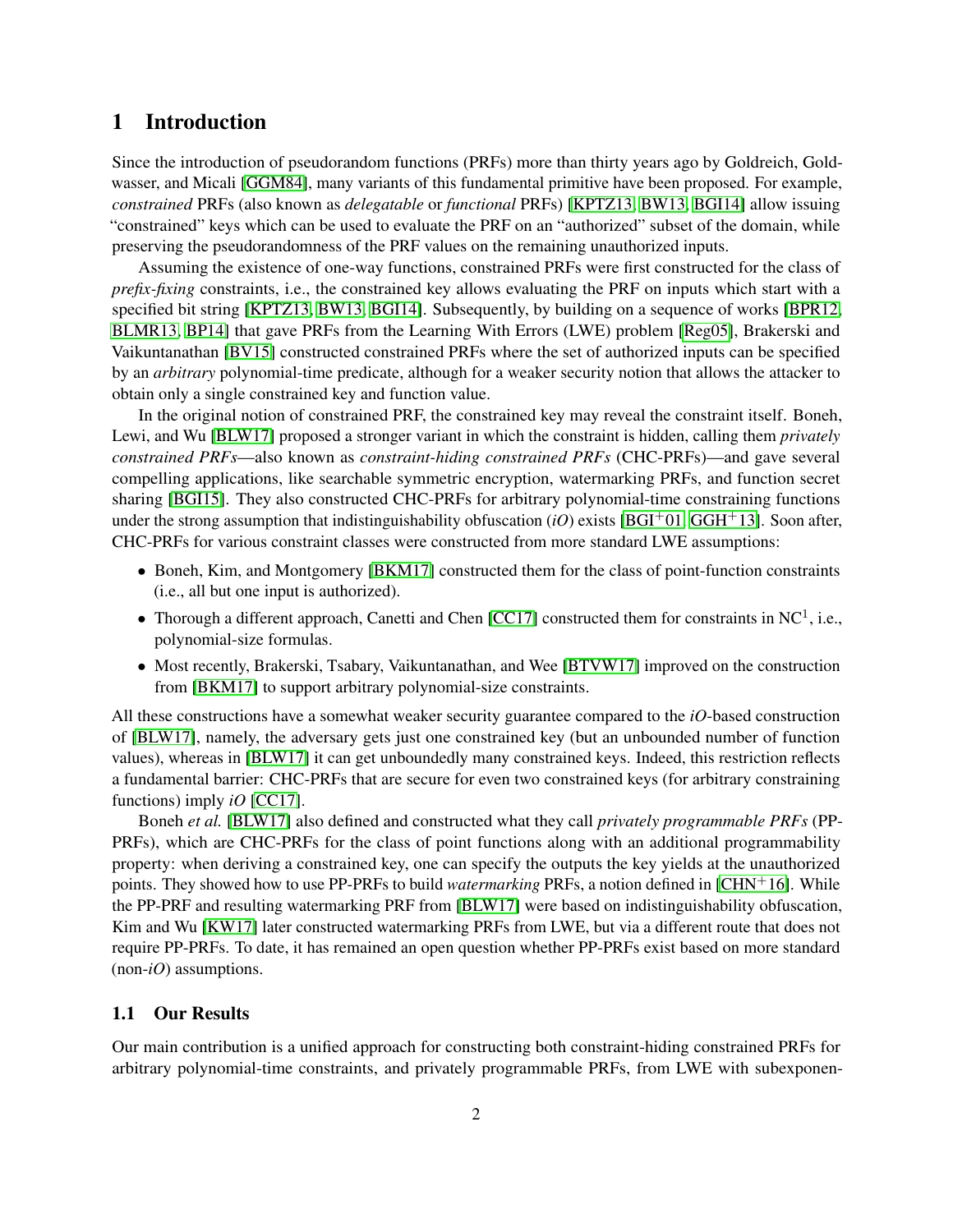tial  $\exp(n^{\varepsilon})$  approximation factors (i.e., inverse error rates), for any constant  $\varepsilon > 0$ . Both objects follow straightforwardly from a single LWE-based construction that we call a *shift-hiding shiftable function* (SHSF). Essentially, an SHSF allows for deriving a "shifted" key for a desired shift function, which remains hidden. The shifted key allows one to evaluate the *sum* of the original function and the shift function. We construct CHC-PRFs and PP-PRFs very simply by using an appropriate shift function, which is zero at authorized inputs, and either pseudorandom or programmed at unauthorized inputs.

CHC-PRFs. In comparison with [\[BTVW17\]](#page-25-11), while we achieve the same ultimate result of CHC-PRFs for arbitrary constraints (with essentially the same efficiency metrics), our construction is more modular and arguably a good deal simpler.<sup>[1](#page-2-0)</sup> Specifically, our SHSF construction uses just a few well-worn techniques from the literature on LWE-based fully homomorphic and attribute-based cryptography [\[GSW13,](#page-25-13) [BGG](#page-24-2)+14, [GVW15b,](#page-25-14) [GVW15a\]](#page-25-15), and we get a CHC-PRF by invoking our SHSF with an *arbitrary* PRF as the shift function. By contrast, the construction from [\[BTVW17\]](#page-25-11) melds the FHE/ABE techniques with a specific LWEbased PRF [\[BP14\]](#page-25-4), and involves a handful of ad-hoc techniques to deal with various technical complications that arise.

PP-PRFs. Our approach also yields the first privately programmable PRFs from LWE, or indeed, any non*iO* assumption. In fact, our PP-PRF allows for programming any polynomial number of inputs. Previously, the only potential approach for constructing PP-PRFs without *iO* [\[KW17\]](#page-26-2) was from CHC-PRFs having certain extra properties (which constructions prior to our work did not possess), and was limited to programming only a logarithmic number of inputs.

## 1.2 Techniques

As mentioned above, the main ingredient in our constructions is what we call a *shift-hiding shiftable function* (SHSF). We briefly describe its properties. We have a keyed function Eval :  $K \times \mathcal{X} \rightarrow \mathcal{Y}$ , where  $\mathcal{Y}$ is some finite additive group, and an algorithm Shift( $\cdot, \cdot$ ) to derive *shifted keys*. Given a secret key  $msk \in \mathcal{K}$ and a function  $H : \mathcal{X} \to \mathcal{Y}$ , we can derive a shifted key  $sk_H \leftarrow \text{Shift}(msk, H)$ . This key has the following two main properties:

- $sk_H$  hides the shifting function  $H$ , and
- given  $sk_H$  we can compute an *approximation* of  $Eval(msk, \cdot) + H(\cdot)$  at any input, i.e, there exists a "shifted evaluation" algorithm SEval such that for every  $x \in \mathcal{X}$ ,

<span id="page-2-1"></span>
$$
SEval(sk_H, x) \approx Eval(msk, x) + H(x). \tag{1.1}
$$

We emphasize that the SHSF itself does not have any pseudorandomness property; this will come from "rounding" the function in our PRF constructions, described next.

CHC-PRFs and PP-PRFs. We first briefly outline how we use SHSFs to construct CHC-PRFs and PP-PRFs. To construct a CHC-PRF we instantiate the SHSF with range  $\mathcal{Y} = \mathbb{Z}_q^m$  for an appropriately chosen q. The CHC-PRF key is just a SHSF master key  $msk$ .

<span id="page-2-0"></span> $1$ Our construction was actually developed independently of [\[BTVW17\]](#page-25-11), though not concurrently; we were unaware of its earlier non-public versions.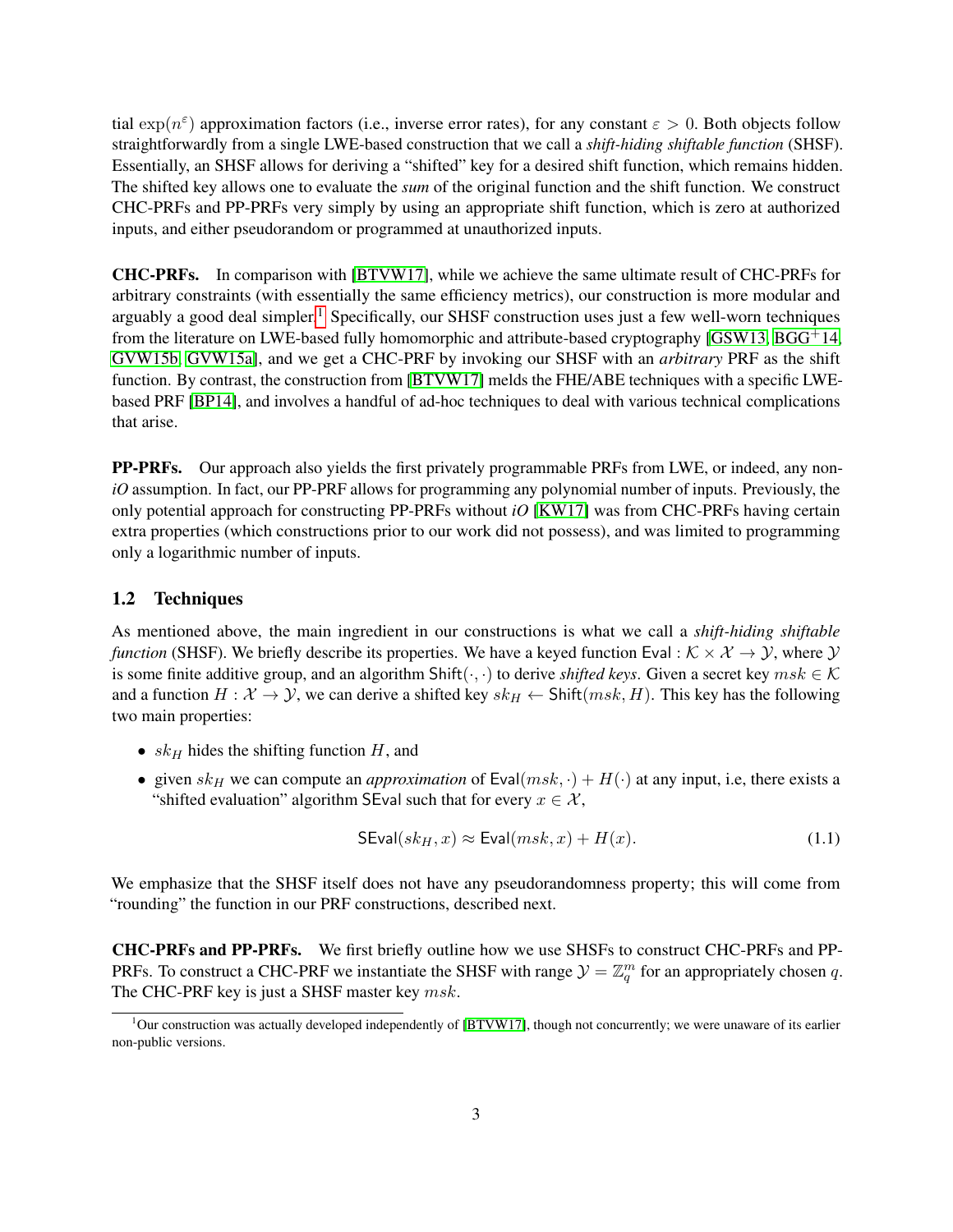- To evaluate on an input  $x \in \mathcal{X}$  using  $msk$  we output  $\left[ \text{Eval}(msk, x) \right]_p$ , where  $\left[ \cdot \right]_p$  denotes (coordinatewise) "rounding" from  $\mathbb{Z}_q$  to  $\mathbb{Z}_p$  for some appropriate  $p \ll q$ .
- To generate a constrained key for a constraint circuit  $C : \mathcal{X} \to \{0,1\}$ , we sample a key k for an ordinary PRF F, define the shift function  $H_{C,k}(x) := C(x) \cdot F_k(x)$ , and output the shifted key

<span id="page-3-0"></span>
$$
sk_C \leftarrow \mathsf{Shift}(msk, H_{C,k}).
$$

Since Shift hides the circuit  $H_{C,k}$ , it follows that  $sk_C$  hides C.

• To evaluate on an input x using the constrained key sk<sub>C</sub>, we output  $\left[SEval(sk_C, x)\right]_p$ .

Observe that for authorized inputs x (where  $C(x) = 0$ ), we have  $H_{C,k}(x) = 0$ , so SEval(s $k<sub>C</sub>, x$ )  $\approx$ Eval( $msk, x$ ) and therefore their rounded counterparts are equal with high probability. (This relies on the additional property that Eval $(msk, x)$  is not to close to a "rounding border.") For unauthorized points x (where  $C(x) = 1$ ), to see that the CHC-PRF output is pseudorandom given  $sk_C$ , notice that by Equation [\(1.1\)](#page-2-1), the output is (with high probability)

$$
[\text{Eval}(msk, x)]_p = [\text{SEval}(sk_C, x) - H(x)]_p. \tag{1.2}
$$

Because F is a pseudorandom function,  $H(x) = F_k(x)$  completely "randomizes" the right-hand side above.

Turning now to PP-PRFs, for simplicity consider the case where we want to program the constrained key at a single input  $x^*$  (generalizing to polynomially many inputs is straightforward). A first idea is to use the same algorithms as in the above CHC-PRF, except that to program a key to output y at input  $x^*$  we define the shift function

$$
H_{x^*,y}(x) = \begin{cases} y' - \text{Eval}(msk, x^*) & \text{if } x = x^*, \\ 0 & \text{otherwise,} \end{cases}
$$

where  $y' \in \mathbb{Z}_q^m$  is chosen uniformly conditioned on  $[y']_p = y$ . As before, the programmed key is just the shifted key  $sk_{x^*,y} \leftarrow$  Shift $(msk, H_{x^*,y})$ . By Equation [\(1.1\)](#page-2-1), evaluating on the unauthorized input  $x^*$ using  $sk_{x^*,y}$  indeed yields  $[y']_p = y$ . However, it is unclear whether the true (non-programmed) value of the function at the unauthorized input  $x = x^*$  is pseudorandom given  $sk_{x^*,y}$ : in particular, because y is chosen by the adversary,  $y' \in \mathbb{Z}_q^m$  may not be uniformly random.

To address this issue, we observe that the above construction satisfies a weaker pseudorandomness guarantee: if the adversary does not specify y but instead y is uniformly random, then by Equation [\(1.2\)](#page-3-0) the PP-PRF is pseudorandom at  $x^*$ . This observation leads us to our actual PP-PRF construction: we instantiate two of the above "weak" PP-PRFs with keys  $msk_1$  and  $msk_2$ . To generate a programmed key for input  $x^*$  and output y, we first generate random additive shares  $y_1, y_2$  such that  $y = y_1 + y_2$ , and output the programmed key  $sk_{x^*,y} := (sk_{x^*,y_1}, sk_{x^*,y_2})$  where  $sk_{x^*,y_i} \leftarrow \text{Shift}(msk_i, H_{x^*,y_i})$  for  $i = 1, 2$ . Each evaluation algorithm (ordinary and programmed) is then defined simply as the sum of the corresponding evaluation algorithm from the "weak" construction using the two component keys. Because both programmed keys are generated for random target outputs  $y_i$ , we can prove pseudorandomness of the real function value.

Constructing SHSFs. We now give an overview of our construction of shift-hiding shifted functions. For simplicity, suppose the range of the functions is  $\mathcal{Y} = \mathbb{Z}_q$ ; extending this to  $\mathbb{Z}_q^m$  (as in our actual constructions) is straightforward. As in [\[KW17,](#page-26-2) [BKM17\]](#page-25-9) our main tools are the "gadget-matrix homomorphisms" developed in the literature on fully homomorphic and attribute-based cryptography  $[GSW13, BGG<sup>+</sup>14, GVW15b,$  $[GSW13, BGG<sup>+</sup>14, GVW15b,$  $[GSW13, BGG<sup>+</sup>14, GVW15b,$  $[GSW13, BGG<sup>+</sup>14, GVW15b,$  $[GSW13, BGG<sup>+</sup>14, GVW15b,$ [GVW15a\]](#page-25-15).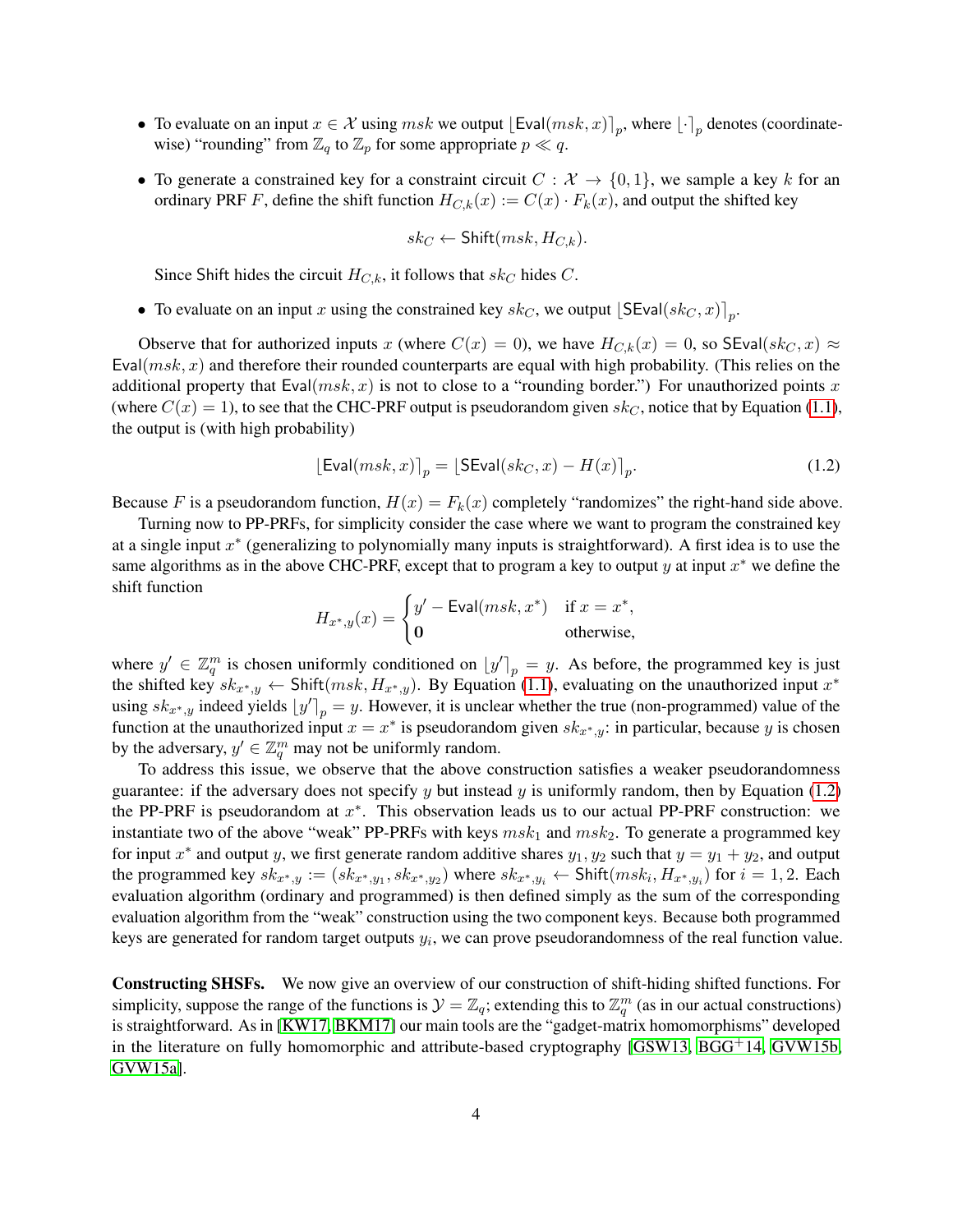At a high level, our SHSF works as follows. The master secret key is just an LWE secret s whose first coordinate is 1. A shifted key for a shift function  $H: \mathcal{X} \to \mathbb{Z}_q$  consists of LWE vectors (using secret s) relative to some public matrices that have been "shifted" by multiples of the gadget matrix G [\[MP12\]](#page-26-3); more specifically, the multiples are the bits of FHE ciphertexts encrypting H, and the  $\mathbb{Z}_q$ -entries of the FHE secret key sk. To compute the shifted function on an input x, we do the following:

- 1. Using the gadget homomorphisms for boolean gates [\[GSW13,](#page-25-13) [BGG](#page-24-2)+14] on the LWE vectors corresponding to the FHE encryption of  $H$ , we compute LWE vectors relative to some publicly computable matrices, shifted by multiples of G corresponding to the bits of an FHE ciphertext encrypting  $H(x)$ .
- 2. Then, using the gadget homomorphisms for hidden linear functions [\[GVW15a\]](#page-25-15) with the LWE vectors corresponding to the FHE secret key, we compute LWE vectors relative to some publicly computable matrix  $\mathbf{B}_x$ , but shifted by  $(H(x) + e)\mathbf{G}$  where  $H(x) + e \approx H(x) \in \mathbb{Z}_q$  is the "noisy plaintext" arising as the inner product of the FHE ciphertext and secret key. Taking just the first column, we therefore have an LWE sample relative to some vector  $\mathbf{b}_x + (H(x) + e)\mathbf{u}_1$ , where  $\mathbf{u}_1$  is the first standard basis (column) vector.
- 3. Finally, because the first coordinate of the LWE secret s is 1, the above LWE sample is simply  $\langle$ s, b<sub>x</sub> $\rangle$  + H(x) + e  $\approx$   $\langle$ s, b<sub>x</sub> $\rangle$  + H(x)  $\in \mathbb{Z}_q$ .

With the above in mind, we then define the (unshifted) function itself on an input x to simply compute  $\mathbf{b}_x$ from the public parameters as above, and output  $\langle s, b_x \rangle$ . This yields Equation [\(1.1\)](#page-2-1).

# 2 Preliminaries

We denote row vectors by lower-case bold letters, e.g., a. We denote matrices by upper-case bold letters, e.g., A. The Kronecker product  $A \otimes B$  of two matrices (or vectors) A and B is obtained by replacing each entry  $a_{i,j}$  of **A** with the block  $a_{i,j}$ **B**. The Kronecker product obeys the *mixed-product* property:  $(A \otimes B)(C \otimes D) = (AC) \otimes (BD)$  for any matrices  $A, B, C, D$  with compatible dimensions.

## 2.1 Gadgets and Homomorphisms

Here we recall "gadgets" [\[MP12\]](#page-26-3) over  $\mathbb{Z}_q$  and several of their homomorphic properties, some of which were implicit in [\[GSW13\]](#page-25-13), and which were developed and exploited further in [\[BGG](#page-24-2)+14, [GVW15b,](#page-25-14) [GVW15a\]](#page-25-15).

For an integer modulus q, the gadget (or powers-of-two) vector over  $\mathbb{Z}_q$  is defined as

$$
\mathbf{g}=(1,2,4,\ldots,2^{\lceil\lg q\rceil-1})\in\mathbb{Z}_q^{\lceil\lg q\rceil}.
$$

For every  $u \in \mathbb{Z}_q$ , there is an (efficiently computable) binary vector  $\mathbf{x} \in \{0,1\}^{\lceil \lg q \rceil}$  such that  $\langle \mathbf{g}, \mathbf{x} \rangle =$  $\mathbf{g} \cdot \mathbf{x}^t = u \pmod{q}$ . Phrased differently,

<span id="page-4-0"></span>
$$
(\mathbf{x} \otimes \mathbf{g}) \cdot \mathbf{r}^t = \mathbf{u} \ (\text{mod } q) \tag{2.1}
$$

for a certain binary  $\mathbf{r} \in \{0,1\}^{\lceil \lg q \rceil^2}$ , namely, the one that selects all the products of the corresponding entries of x and g.

The gadget matrix is defined as

$$
\mathbf{G}_n = \mathbf{I}_n \otimes \mathbf{g} \in \mathbb{Z}_q^{n \times m},
$$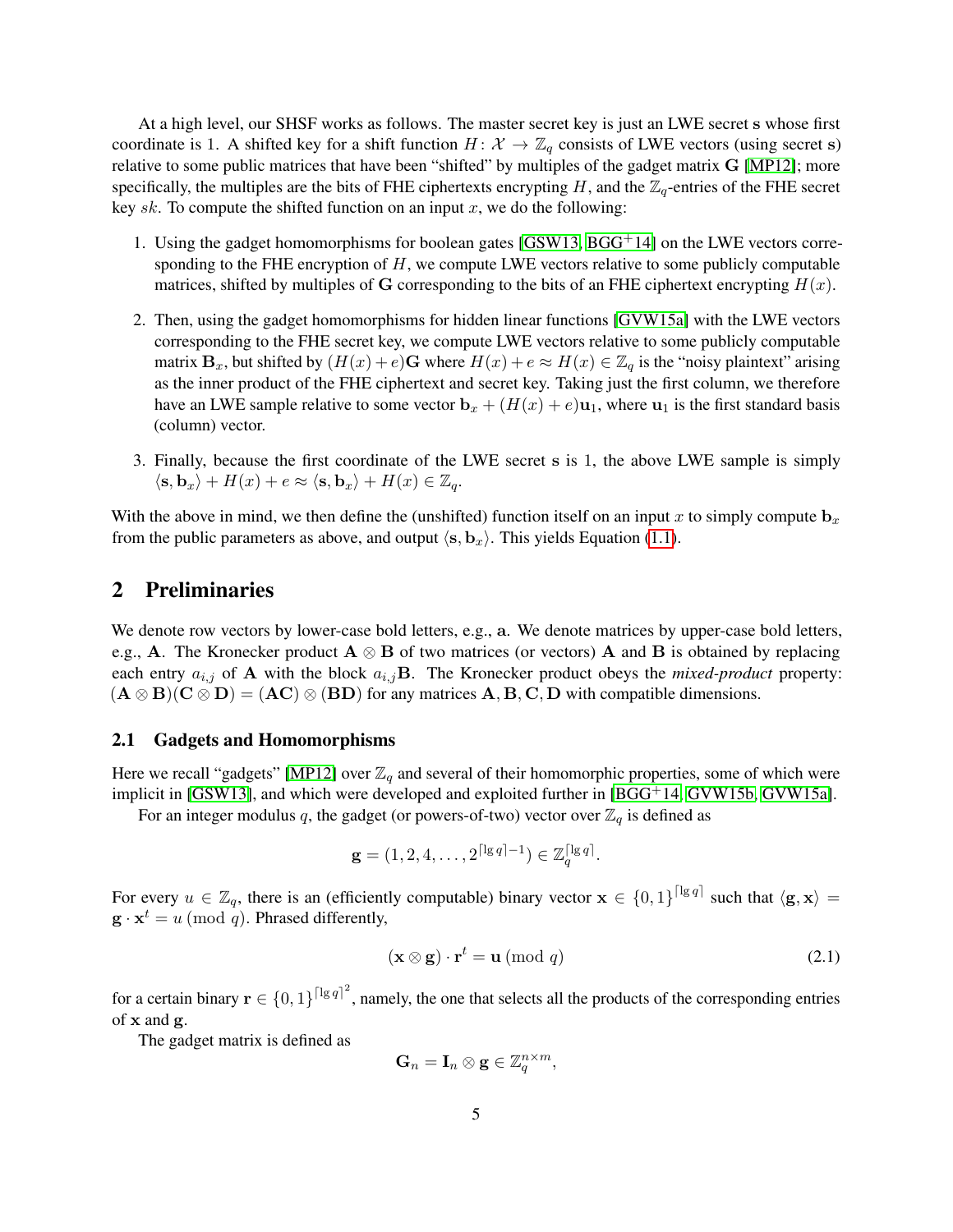where  $m = n \log q$ . We often drop the subscript n when it is clear from context. We use algorithms BoolEval and LinEval, which have the following properties.

• BoolEval(C, x, A), given a boolean circuit  $C: \{0,1\}^{\ell} \to \{0,1\}^{k}$  of depth d, an  $x \in \{0,1\}^{\ell}$ , and some  $\mathbf{A} \in \mathbb{Z}_q^{n \times (\ell+1)m}$ , outputs an integral matrix  $\mathbf{R}_{C,x} \in \mathbb{Z}^{(\ell+1)m \times km}$  with  $m^{O(d)}$ -bounded entries for which

<span id="page-5-5"></span><span id="page-5-2"></span>
$$
(\mathbf{A} + (1, x) \otimes \mathbf{G}) \cdot \mathbf{R}_{C,x} = \mathbf{A}_C + C(x) \otimes \mathbf{G},
$$
\n(2.2)

where  $\mathbf{A}_C \in \mathbb{Z}_q^{n \times m}$  depends only on  $\mathbf{A}$  and  $C$  (and not on  $x$ ).<sup>[2](#page-5-0)</sup>

• LinEval(x, C), given an  $x \in \{0,1\}^{\ell}$  and a matrix  $C \in \mathbb{Z}_q^{n \times \ell m}$ , outputs an integral matrix  $\mathbf{R}_x \in$  $\mathbb{Z}^{2\ell m \times m}$  with  $\text{poly}(m, \ell)$ -bounded entries such that, for all  $\mathbf{A}, \mathbf{C} \in \mathbb{Z}_q^{n \times \ell m}$  and  $\mathbf{k} \in \mathbb{Z}_q^{\ell}$ ,

$$
[\mathbf{A} + \mathbf{x} \otimes \mathbf{G} \mid \mathbf{C} + \mathbf{k} \otimes \mathbf{G}] \cdot \mathbf{R}_x = \mathbf{B} + \langle \mathbf{x}, \mathbf{k} \rangle \cdot \mathbf{G}, \tag{2.3}
$$

where  $\mathbf{B} \in \mathbb{Z}_q^{n \times m}$  depends only on **A** and **C** (and not on **x** or **k**).<sup>[3](#page-5-1)</sup>

More generally, for  $x \in \{0,1\}^{k\ell}$  by applying the above to the  $\ell$ -bit chunks of x, in Equation [\(2.3\)](#page-5-2) we replace  $\langle \mathbf{x}, \mathbf{k} \rangle \cdot \mathbf{G} = (\mathbf{x} \cdot \mathbf{k}^t) \cdot \mathbf{G}$  with  $(\mathbf{x} \cdot (\mathbf{I}_k \otimes \mathbf{k}^t)) \otimes \mathbf{G}$ , and now  $\mathbf{R}_{\mathbf{x}} \in \mathbb{Z}^{(k+1)\ell m \times km}$ ,  $\mathbf{A} \in \mathbb{Z}_q^{n \times k\ell m}$ , and  $\mathbf{B} \in \mathbb{Z}_q^{n \times km}$ .

# <span id="page-5-4"></span>2.2 Fully Homomorphic Encryption

We use the GSW (leveled) fully homomorphic encryption scheme [\[GSW13\]](#page-25-13) (KG, Enc, Eval), whose relevant properties for our needs are summarized as follows (we use only a symmetric-key version, which is sufficient for our purposes):

- KG( $1^{\lambda}, q$ ), given a security parameter  $\lambda$  and a requested modulus q, outputs a secret key  $\mathbf{k} \in \mathbb{Z}_q^{\tau}$  (for some  $\tau = \text{poly}(\lambda, \log q)$ ).
- Enc(k, m), given a secret key k and a message  $m \in \{0, 1\}$ , outputs a ciphertext ct, which is a binary string.
- Eval $(C, ct_1, \ldots, ct_\ell)$ , given a boolean circuit  $C: \{0, 1\}^\ell \to \{0, 1\}$  and ciphertexts  $ct_1, ct_2, \ldots, ct_\ell$ , outputs a ciphertext  $ct \in \{0,1\}^{\tau \lceil \lg q \rceil}$ .

Notice that in the above definition there is no explicit decryption algorithm. Instead we express the essential "noisy" linear relation between the result of homomorphic evaluation and the secret key: for any  $k \leftarrow$ KG( $1^{\lambda}, q$ ), any boolean circuit  $C: \{0, 1\}^{\ell} \to \{0, 1\}$  of depth at most d, any messages  $m_j \in \{0, 1\}$  and ciphertexts  $ct_i \leftarrow \text{Enc}(\mathbf{k}, m_i)$  for  $j = 1, \dots, \ell$ , we have

<span id="page-5-3"></span>
$$
\text{Eval}(C, ct_1, \dots, ct_\ell) \cdot (\mathbf{I}_{\lceil \lg q \rceil} \otimes \mathbf{k}^t) = C(m_1, \dots, m_\ell) \otimes \mathbf{g} + \mathbf{e} \pmod{q} \tag{2.4}
$$

for some integral error vector  $e \in [-B, B]^{[lg q]}$ , where  $B = \lambda^{O(d)}$ . In other words, multiplying (the  $\tau$ -bit chunks of) the result of homomorphic evaluation with the secret key yields a "noisy" version of a robust encoding of the result (where the encoding is via the powers of two). While the robust encoding allows the noise to be removed, we will not need to do so explicitly.

More generally, if the circuit C has k-bit output, then Eval outputs a ciphertext in  $\{0,1\}^{\tau k \lceil \lg q \rceil}$  and Equation [\(2.4\)](#page-5-3) holds with  $\mathbf{I}_{\lceil \lg q \rceil}$  replaced by  $\mathbf{I}_{k\lceil \lg q \rceil}$ .

<span id="page-5-0"></span><sup>&</sup>lt;sup>2</sup>This property is obtained by composing homomorphic addition and multiplication of G-multiples; the extra 1 attached to  $x$  is needed to support NOT gates.

<span id="page-5-1"></span><sup>&</sup>lt;sup>3</sup>We stress that LinEval does not need to know k, which we view as representing a secret linear function that is hidden by C.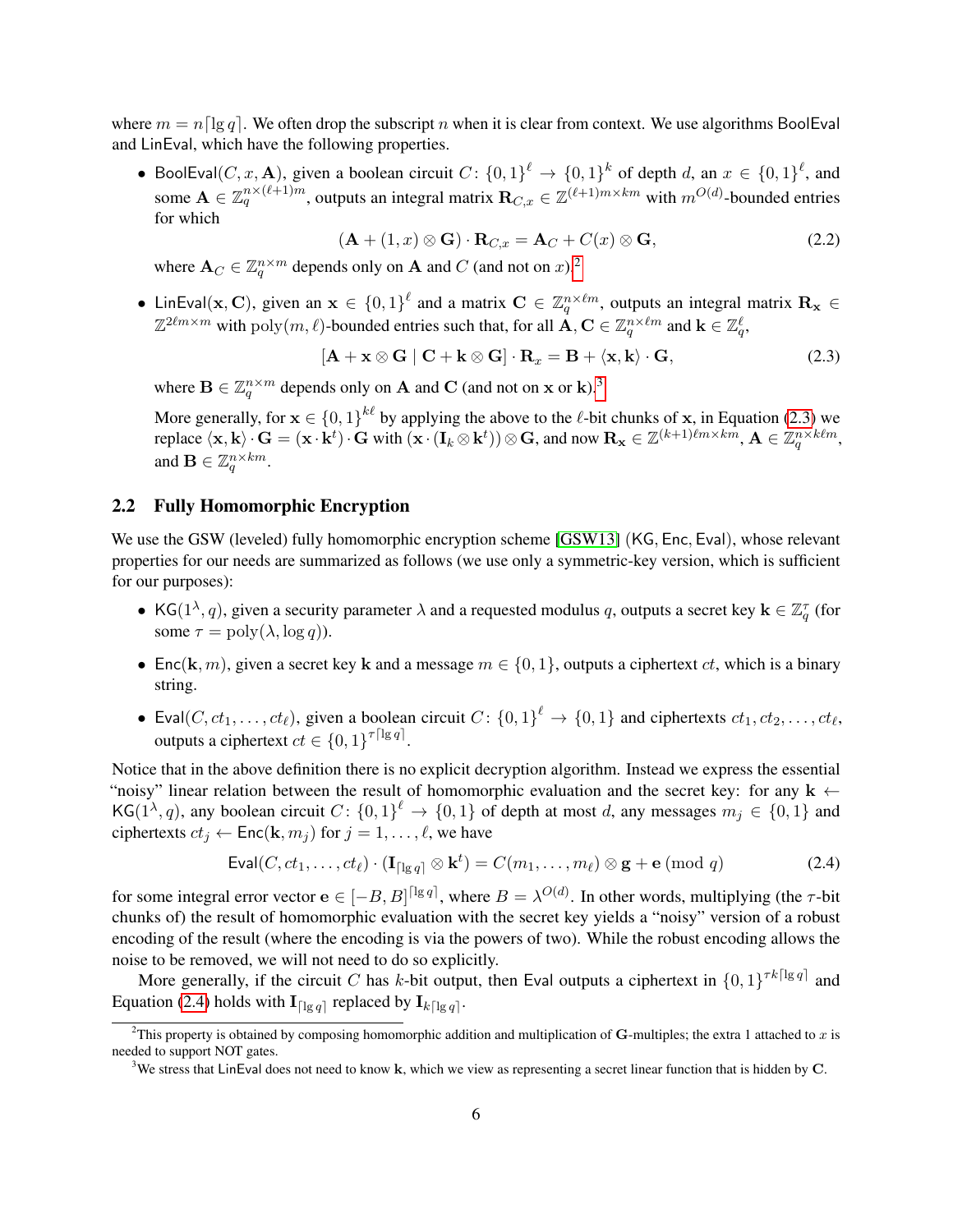#### 2.3 Learning With Errors

For a positive integer dimension n and modulus q, and an error distribution  $\chi$  over  $\mathbb{Z}$ , the LWE distribution and decision problem are defined as follows. For an  $s \in \mathbb{Z}^n$ , the LWE distribution  $A_{s,\chi}$  is sampled by choosing a uniformly random  $\mathbf{a} \leftarrow \mathbb{Z}_q^n$  and an error term  $e \leftarrow \chi$ , and outputting  $(\mathbf{a}, b = \langle \mathbf{s}, \mathbf{a} \rangle + e) \in \mathbb{Z}_q^{n+1}$ .

**Definition 2.1.** The decision-LWE<sub>n,q, $\chi$ </sub> problem is to distinguish, with non-negligible advantage, between any desired (but polynomially bounded) number of independent samples drawn from  $A_{s,\chi}$  for a single  $\mathbf{s} \leftarrow \mathbb{Z}_q^n$ , and the same number of *uniformly random* and independent samples over  $\mathbb{Z}_q^{n+1}$ .

In this work we use a form of LWE where the first coordinate of the secret vector s is 1, i.e.  $s = (1, \bar{s})$ where  $\bar{s} \leftarrow \mathbb{Z}_q^{n-1}$ . It is easy to see that this is equivalent to LWE with an  $(n-1)$ -dimensional secret: the transformation mapping  $(a, b) \in \mathbb{Z}_q^{n-1} \times \mathbb{Z}_q$  to  $((r, a), b + r)$  for a uniformly random  $r \in \mathbb{Z}_q$  (chosen freshly for each sample) maps samples from  $A_{\bar{s},\chi}$  to samples from  $A_{s,\chi}$ , and maps uniform samples to uniform samples.

A standard instantiation of LWE is to let  $\chi$  be a *discrete Gaussian* distribution (over Z) with parameter A standard instantiation of EWE is to let  $\chi$  be a discrete Gaussian distribution (over  $\mathbb{Z}$ ) with parameter  $r = 2\sqrt{n}$ . A sample drawn from this distribution has magnitude bounded by, say,  $r\sqrt{n} = \Theta(n)$  except with probability at most  $2^{-n}$ . For this parameterization, it is known that LWE is at least as hard as *quantumly* approximating certain "short vector" problems on *n*-dimensional lattices, in the worst case, to within  $\tilde{O}(q\sqrt{n})$  factors [\[Reg05,](#page-26-1) [PRS17\]](#page-26-4). Classical reductions are also known for different parameterizations [\[Pei09,](#page-26-5)  $BLP^+13$  $BLP^+13$ ].

## 2.4 One Dimensional Rounded Short Integer Solution

As in [\[BV15,](#page-25-5) [BKM17,](#page-25-9) [KW17\]](#page-26-2) we make use of a special "one-dimensional, rounded" variant of the short integer solution problem (SIS). For the parameters we will use, this problem is actually no easier to solve than LWE is, but it is convenient to define it separately.

**Definition 2.2 (1D-R-SIS [\[BV15,](#page-25-5) [BKM17\]](#page-25-9)).** Let  $p \in \mathbb{N}$  and let  $p_1 < p_2 < \cdots < p_k$  be pairwise coprime and coprime with p. Let  $q = p \cdot \prod_{i=1}^{k} p_i$ . Then for positive numbers  $m \in \mathbb{N}$  and B, the 1D-R-SIS $_{m,p,q,B}$ problem is as follows: given a uniformly random vector  $\mathbf{v} \leftarrow \mathbb{Z}_q^m$ , find  $\mathbf{z} \in \mathbb{Z}^m$  such that  $\|\mathbf{z}\| \leq B$  and

$$
\langle \mathbf{v}, \mathbf{z} \rangle \in \frac{q}{p} (\mathbb{Z} + \frac{1}{2}) + [-B, B].
$$

For sufficiently large  $p_1 \geq B \cdot \text{poly}(k, \log q)$ , solving 1D-R-SIS is at least as hard as approximating certain "short vector" problems on k-dimensional lattices, in the worst case, to within certain  $B \cdot \text{poly}(k)$ factors [\[Ajt96,](#page-24-3) [MR04,](#page-26-6) [BV15,](#page-25-5) [BKM17\]](#page-25-9).

# <span id="page-6-0"></span>3 Shift-Hiding Shiftable Functions

Here we present our construction of what we call *shift-hiding shiftable functions* (SHSFs), which we use in our subsequent constructions of CHC-PRFs and PP-PRFs. Because there are several parameters and we need some specific algebraic properties, we do not give an abstract definition of SHSF, but instead just give a construction [\(Section 3.2\)](#page-7-0) and show the requisite properties [\(Section 3.3\)](#page-9-0).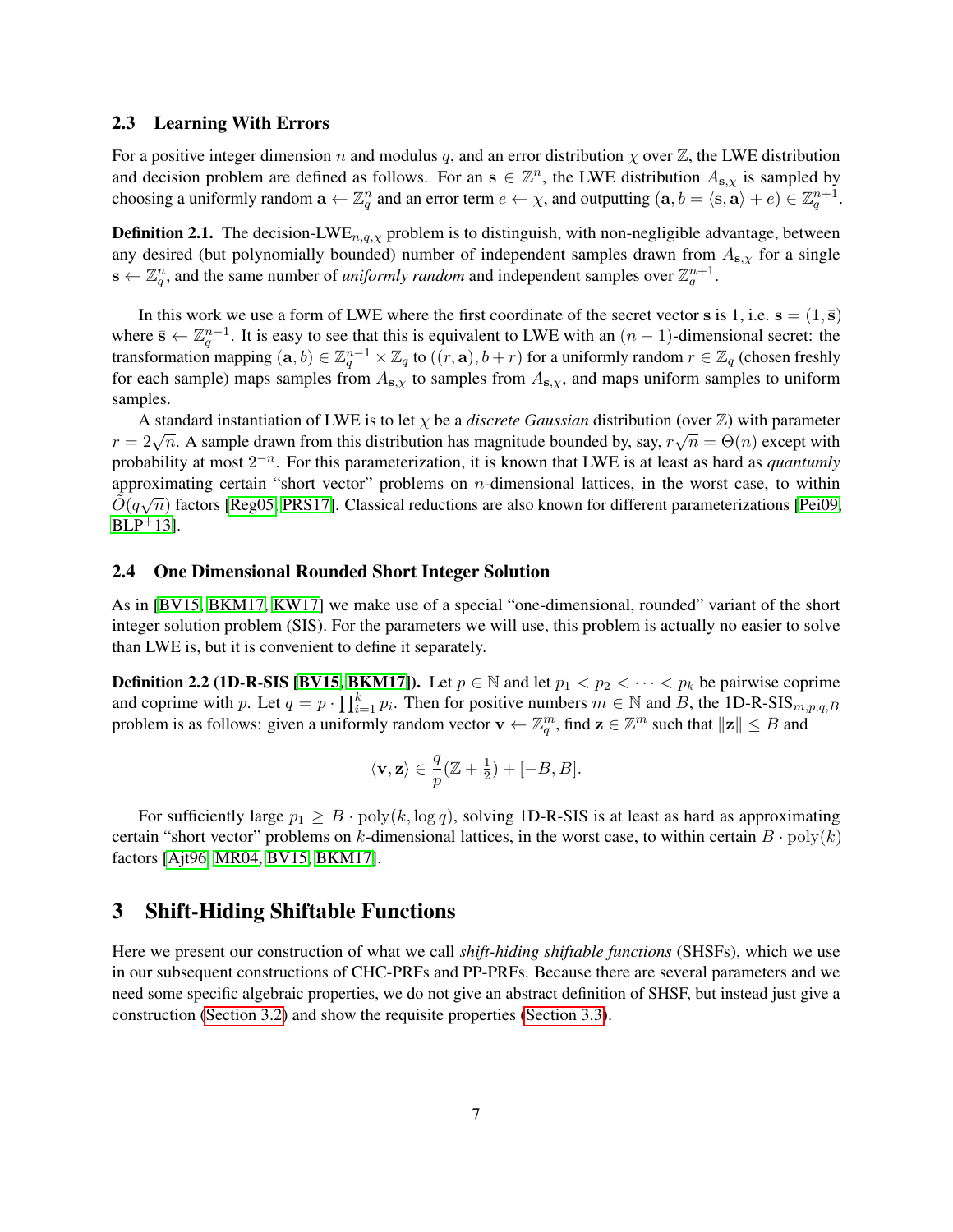#### 3.1 Notation

Let  $GSW = (KG, Enc, Exal)$  denote the GSW fully homomorphic encryption scheme [\(Section 2.2\)](#page-5-4), where the secret key is in  $\mathbb{Z}_q^{\tau}$  for some  $\tau = \tau(\lambda)$ . Recall that homomorphic evaluation of a function with k output bits produces a  $\tau k$ [lg q]-bit ciphertext.

Our construction represents shift functions  $H: \{0,1\}^{\ell} \to \mathbb{Z}_q^m$  by (bounded-size) boolean circuits. Specifically, we let  $H' \colon \{0,1\}^{\ell} \to \{0,1\}^k$  for  $k = m \lceil \lg q \rceil$  be a boolean circuit where  $H'(x)$  is the binary decomposition of  $H(x)$ , so that, following Equation [\(2.1\)](#page-4-0),

$$
(H'(x)\otimes \mathbf{g})\cdot (\mathbf{I}_m\otimes \mathbf{r}^t) = H(x) \in \mathbb{Z}_q^m.
$$
 (3.1)

Let  $U(H',x) = H'(x)$  denote a universal circuit for boolean circuits  $H' : \{0,1\}^{\ell} \to \{0,1\}^k$  of size  $\sigma$ , and let  $U_x(\cdot) = U(\cdot, x)$ . Its homomorphic analogue is as follows: letting  $\overline{z}$  be the total length of fresh GSW ciphertexts encrypting a circuit of size  $\sigma$ , for any  $x \in \{0,1\}^{\ell}$  define

<span id="page-7-1"></span>
$$
\overline{U}_x \colon \{0,1\}^{\overline{z}} \to \{0,1\}^{\tau k \lceil \lg q \rceil}
$$

$$
\overline{U}_x(ct) = \text{GSW.Eval}(U_x, ct).
$$

Observe that  $\overline{U}_x$  can be implemented as a boolean circuit of size (and hence depth) poly $(\lambda, \sigma)$ .

#### <span id="page-7-0"></span>3.2 Construction

Here we give the tuple of algorithms (Setup, KeyGen, Eval, Shift, SEval, S) that make up our SHSF. For security parameter  $\lambda$  and constraint circuit size  $\sigma$  the algorithms are parameterized by some  $n = \text{poly}(\lambda, \sigma)$ and  $q = 2^{\text{poly}(\lambda,\sigma)}$ , with  $m = n \lceil \lg q \rceil = \text{poly}(\lambda,\sigma)$ ; we instantiate these more precisely in [Section 3.4](#page-12-0) below.

**Construction 3.1.** Let  $\mathcal{X} = \{0, 1\}^{\ell}$  and  $\mathcal{Y} = \mathbb{Z}_q^m$ . Define:

• Setup $(1^{\lambda}, 1^{\sigma})$ : Sample uniformly random and independent matrices  $\mathbf{A} \in \mathbb{Z}_q^{n \times (\overline{z}+1)m}$  and  $\mathbf{C} \in \mathbb{Z}_q^{n \times \tau m}$ , and output  $pp = (\mathbf{A}, \mathbf{C})$ .

*(The* n-by-m chunks of **A** will correspond to the  $\overline{z}$  bits of a GSW encryption of the shift function; similarly, the chunks of  $\mathbf C$  will correspond to the GSW secret key in  $\mathbb Z_q^{\tau}$ .)

- KeyGen $(pp)$ : Sample  $\mathbf{s}' \leftarrow \mathbb{Z}_q^{n-1}$  and set  $\mathbf{s} = (1, \mathbf{s}')$ . Output the master secret key  $msk = \mathbf{s}$ .
- Eval $(pp, msk, x \in \{0,1\}^{\ell})$ : compute

$$
\mathbf{R}_0 = \mathsf{BoolEval}(\overline{U}_x, 0^{\overline{z}}, \mathbf{A}) \in \mathbb{Z}^{(\overline{z}+1)m \times \tau k \lceil \lg q \rceil m}
$$

and let

$$
\mathbf{A}_x = (\mathbf{A} + (1,0^{\overline{z}}) \otimes \mathbf{G}) \cdot \mathbf{R}_0 - \overline{U}_x(0^{\overline{z}}) \otimes \mathbf{G} \in \mathbb{Z}_q^{n \times \tau k \lceil \lg q \rceil m}.
$$

*(Observe that by Equation [\(2.2\)](#page-5-5),*  $\mathbf{A}_x = \mathbf{A}_C$  *for the circuit*  $C = \overline{U}_x$ *, and does not depend on the* "dummy" ciphertext  $0^{\overline{z}}$ , which stands in for a GSW encryption of a shift function.)

Next, compute

$$
\mathbf{R}'_0 = \text{LinEval}(\overline{U}_x(0^{\overline{z}}), \mathbf{C}) \in \mathbb{Z}^{\tau(k\lceil \lg q \rceil + 1)m \times k\lceil \lg q \rceil m}
$$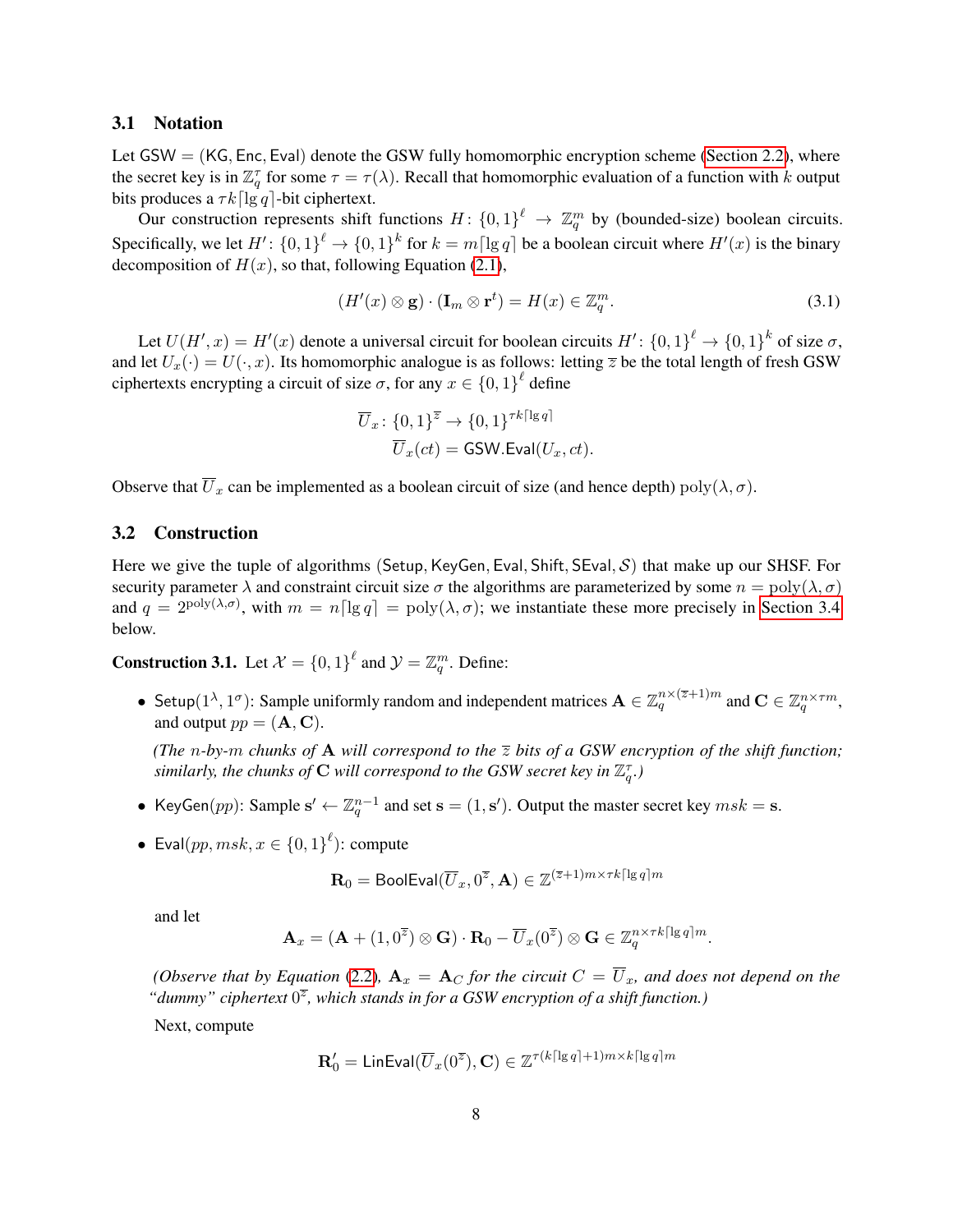and let

$$
\mathbf{B}_x=[\mathbf{A}_x+\overline{U}_x(0^{\overline{z}})\otimes\mathbf{G}\mid \mathbf{C}]\cdot\mathbf{R}_0'\in\mathbb{Z}_q^{n\times k\lceil\lg q\rceil m}.
$$

*(Observe that this corresponds to taking*  $k = 0$  *in Equation* [\(2.3\)](#page-5-2)*, so*  $B_x$  *does not depend on the* "dummy" ciphertext  $0^{\overline{z}}$ ; it depends only on  $\mathbf{A}_x$ , hence  $\mathbf{A}$  and  $x$ , and  $\mathbf{C}$ .)

Finally, output

$$
\mathbf{s}\cdot \mathbf{B}_x\cdot (\mathbf{I}_m \otimes \mathbf{r}^t \otimes \mathbf{u}_1^t) \in \mathbb{Z}_q^m,
$$

where  $\mathbf{r} \in \{0,1\}^{\lceil \lg q \rceil^2}$  is as in Equation [\(3.1\)](#page-7-1) and  $\mathbf{u}_1 \in \mathbb{Z}^m$  is the first standard basis vector.

• Shift $(pp, msk, H)$ : for a shift function  $H: \{0, 1\}^{\ell} \to \mathbb{Z}_q^m$  whose binary decomposition  $H': \{0, 1\}^{\ell} \to$  $\{0,1\}^k$  can be implemented by a circuit of size  $\sigma$ , sample a GSW encryption key  $\mathbf{k} \leftarrow$  GSW.KG(1<sup> $\lambda$ </sup>, q), then encrypt  $H'$  bit-by-bit under this key to obtain a ciphertext  $ct \leftarrow$  GSW.Enc<sub>k</sub> $(H')$ . Next, let

$$
\mathbf{a} = \mathbf{s}(\mathbf{A} + (1, ct) \otimes \mathbf{G}) + \mathbf{e}
$$

$$
\mathbf{c} = \mathbf{s}(\mathbf{C} + \mathbf{k} \otimes \mathbf{G}) + \mathbf{e}'
$$

where e and e' are error vectors whose entries are sampled independently from  $\chi$ . Output

$$
sk_H = (ct, \mathbf{a}, \mathbf{c}).
$$

*(Recall that*  $A' = A + (1, ct) \otimes G$  *and*  $C' = C + k \otimes G$  *support homomorphic operations on* ct *and* k *via right-multiplication by short matrices, using the gadget homomorphisms. Shifted evaluation, defined next, performs such right-multiplications on*  $a \approx sA', c \approx sC'.$ 

• SEval $(pp, sk_H, x)$ : On input  $sk_H = (ct, a, c)$  and  $x \in \{0, 1\}^{\ell}$ , compute

$$
\mathbf{R}_{ct} = \mathsf{BoolEval}(U_x, ct, \mathbf{A})
$$

$$
\mathbf{a}_x = \mathbf{a} \cdot \mathbf{R}_{ct}.
$$

*(By Equation* [\(2.2\)](#page-5-5)*, we have*  $\mathbf{a}_x \approx \mathbf{s}(\mathbf{A}_x + \overline{U}_x(ct) \otimes \mathbf{G})$ *, where recall that*  $\overline{U}_x(ct)$  *is a GSW encryption* of  $H'(x)$ , computed homomorphically.)

Next, compute

$$
\mathbf{R}'_{ct} = \text{LinEval}(\overline{U}_x(ct), \mathbf{C})
$$

$$
\mathbf{b}_x = [\mathbf{a}_x \mid \mathbf{c}] \cdot \mathbf{R}'_{ct}.
$$

*(By Equations [\(2.3\)](#page-5-2) for LinEval and [\(2.4\)](#page-5-3) for GSW decryption, we have*  $\mathbf{b}_x \approx \mathbf{s}(\mathbf{B}_x + \mathbf{h}' \otimes \mathbf{G})$ *, where*  $\mathbf{h}'$ *is a noisy version of the robust encoding*  $H'(x) \otimes \mathbf{g}$ .)

Finally, output

$$
\mathbf{b}_x\cdot(\mathbf{I}_m\otimes \mathbf{r}^t\otimes \mathbf{u}_1^t)\in \mathbb{Z}_q^m,
$$

where  $r, u_1$  are as in Eval above.

*(Here the*  $\mathbf{I}_m \otimes \mathbf{r}^t$  *term reconstructs a noisy version of*  $H(x) \in \mathbb{Z}_q^m$  *from*  $\mathbf{h}'$  *as in Equation* [\(3.1\)](#page-7-1)*, and* the  $\mathbf{u}_1^t \in \mathbb{Z}^m$  term selects the first column of  $\mathbf{G}$ , whose inner product with  $\mathbf{s}$  is  $1$ .)

•  $S(1^{\lambda}, 1^{\sigma})$ : Sample a GSW secret key  $k \leftarrow$  GSW.KG $(1^{\lambda}, q)$  and compute (by encrypting bit-by-bit)  $ct \leftarrow$  GSW.Enc<sub>k</sub>(C), where C is some arbitrary size- $\sigma$  boolean circuit. Sample uniformly random and independent  $\mathbf{A} \leftarrow \mathbb{Z}_q^{n \times (\overline{z}+1)m}$ ,  $\mathbf{a} \leftarrow \mathbb{Z}_q^{(\overline{z}+1)m}$ ,  $\mathbf{C} \leftarrow \mathbb{Z}_q^{n \times \tau m}$ ,  $\mathbf{c} \leftarrow \mathbb{Z}_q^{\tau m}$ . Output  $pp = (\mathbf{A}, \mathbf{C})$  and  $sk = (ct, \mathbf{a}, \mathbf{c}).$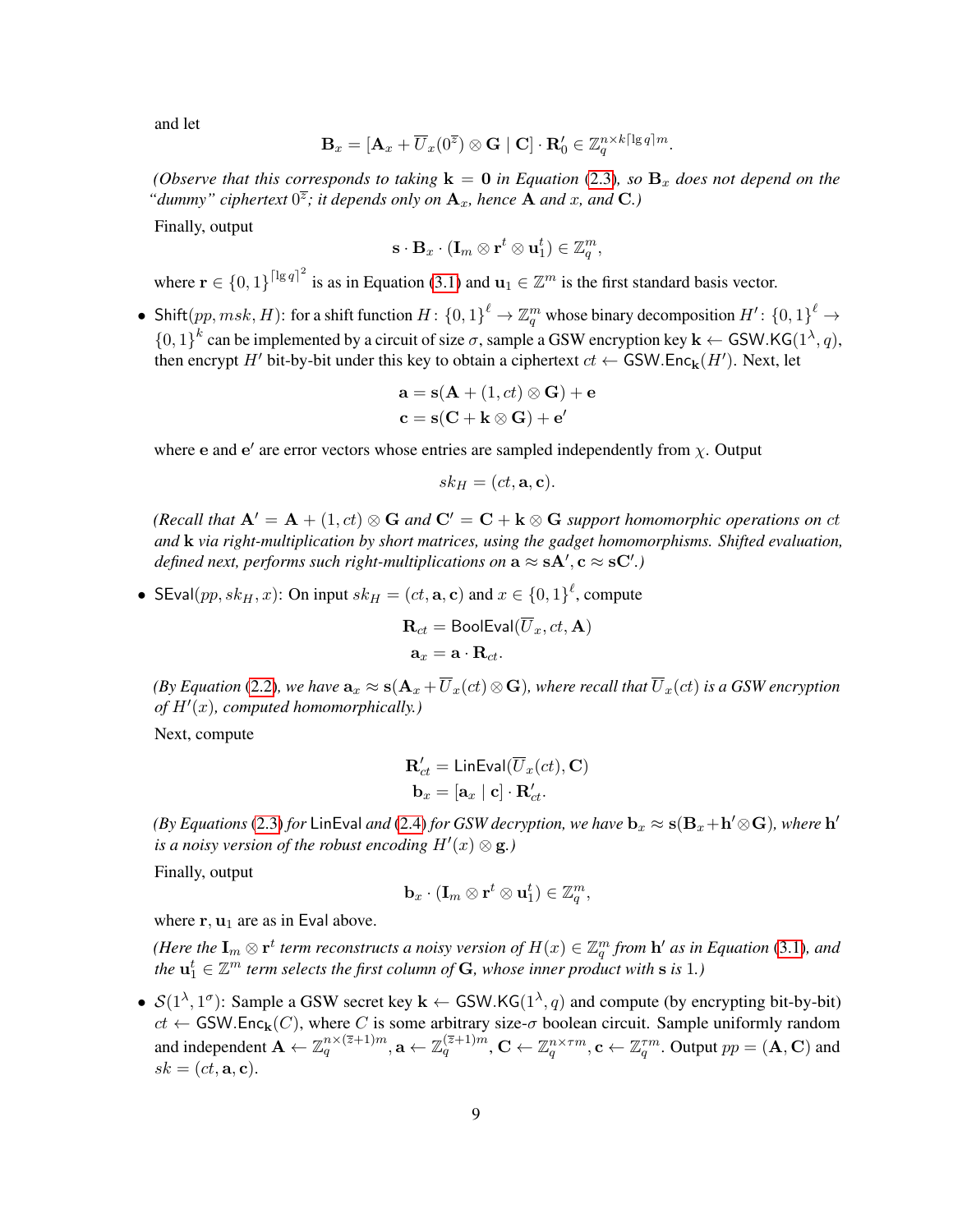#### <span id="page-9-0"></span>3.3 Properties

<span id="page-9-1"></span>Here we prove the three main properties of our SHSF that we will use in subsequent sections.

 $\boldsymbol{p}$ rocedure  $\mathsf{RealKey}_{\mathcal{A}}(1^{\lambda},1^{\rho})$  $H \leftarrow \mathcal{A}(1^{\lambda}, 1^{\sigma})$  $pp \leftarrow \mathsf{Setup}(1^\lambda,1^\rho)$  $msk \leftarrow \mathsf{KeyGen}(pp)$  $sk \leftarrow$  Shift $(pp, msk, H)$  $(pp, sk) \rightarrow A$ 

 $\boldsymbol{p}$ rocedure Ideal $\mathsf{Key}_{\mathcal{A}}(1^{\lambda},1^{\sigma})$  $H \leftarrow \mathcal{A}(1^{\lambda}, 1^{\sigma})$  $(pp, sk) \leftarrow S(1^{\lambda}, 1^{\sigma})$  $(pp, sk) \rightarrow A$ 

<span id="page-9-2"></span>(b) The random key generation experiment

(a) The real shifted key generation experiment

Figure 1: The real and random shifted key generation experiments.

<span id="page-9-3"></span>Lemma 3.2 (Shift Hiding). *Assuming the hardness of LWE*n−1,q,χ *and CPA security of the GSW encryption scheme, for any PPT A and any*  $\sigma = \sigma(\lambda) = \text{poly}(\lambda)$ ,

$$
\left\{ \mathsf{RealKey}_{\mathcal{A}}(1^{\lambda}, 1^{\sigma}) \right\}_{\lambda \in \mathbb{N}} \stackrel{c}{\approx} \left\{ \mathsf{IdealKey}_{\mathcal{A}}(1^{\lambda}, 1^{\sigma}) \right\}_{\lambda \in \mathbb{N}},\tag{3.2}
$$

*where* RealKey *and* IdealKey *are the respective views of* A *in the experiments defined in [Figure 1.](#page-9-1)*

*Proof.* Let A be any polynomial-time adversary. To show that Equation [\(3.2\)](#page-9-2) holds we define a sequence of hybrid experiments and show that they are indistinguishable.

**Hybrid**  $H_0$ : This is the experiment RealKey.

**Hybrid**  $H_1$ : This is the same as  $H_0$ , except that we modify how the **A** and **C** are constructed as follows: after we generate  $ct$  and k we choose uniformly random  $A'$  and  $C'$  and set

$$
\mathbf{A} = \mathbf{A}' - (1, ct) \otimes \mathbf{G}
$$

$$
\mathbf{C} = \mathbf{C}' - \mathbf{k} \otimes \mathbf{G}.
$$

- **Hybrid**  $H_2$ : This is the same as  $H_1$ , except that we sample the  $a_i$  and  $c_j$  uniformly at random from  $\mathbb{Z}_q^m$ .
- **Hybrid**  $H_3$ : This is the same as  $H_2$ , except that we again directly choose A, C uniformly at random (without choosing  $\mathbf{A}', \mathbf{C}'$ ).
- **Hybrid**  $H_4$ : This is the same as  $H_2$ , except that ct encrypts the (arbitrary) size- $\sigma$  circuit C (as in S) instead of H', i.e., we set  $ct \leftarrow$  GSW.Enc<sub>k'</sub>(C). Observe that this is exactly the experiment IdealKey.

Claim 3.3.  $H_0$  and  $H_1$  are identical.

*Proof.* This is because  $A'$  and  $C'$  are uniformly random and independent of  $ct$  and  $k$ .  $\Box$ 

**Claim 3.4.** Assuming the hardness of LWE<sub>n-1,q, $\chi$ </sub>, we have  $H_1 \stackrel{c}{\approx} H_2$ .

*Proof.* We use any adversary A that attempts to distinguish  $H_1$  from  $H_2$  to build an adversary A' that solves LWE<sub>n-1,q, $\chi$ </sub> with the same advantage. First, A' receives samples  $(A', a) \in \mathbb{Z}_q^{n \times (\bar{z}+1)m} \times \mathbb{Z}_q^{(\bar{z}+1)m}$  and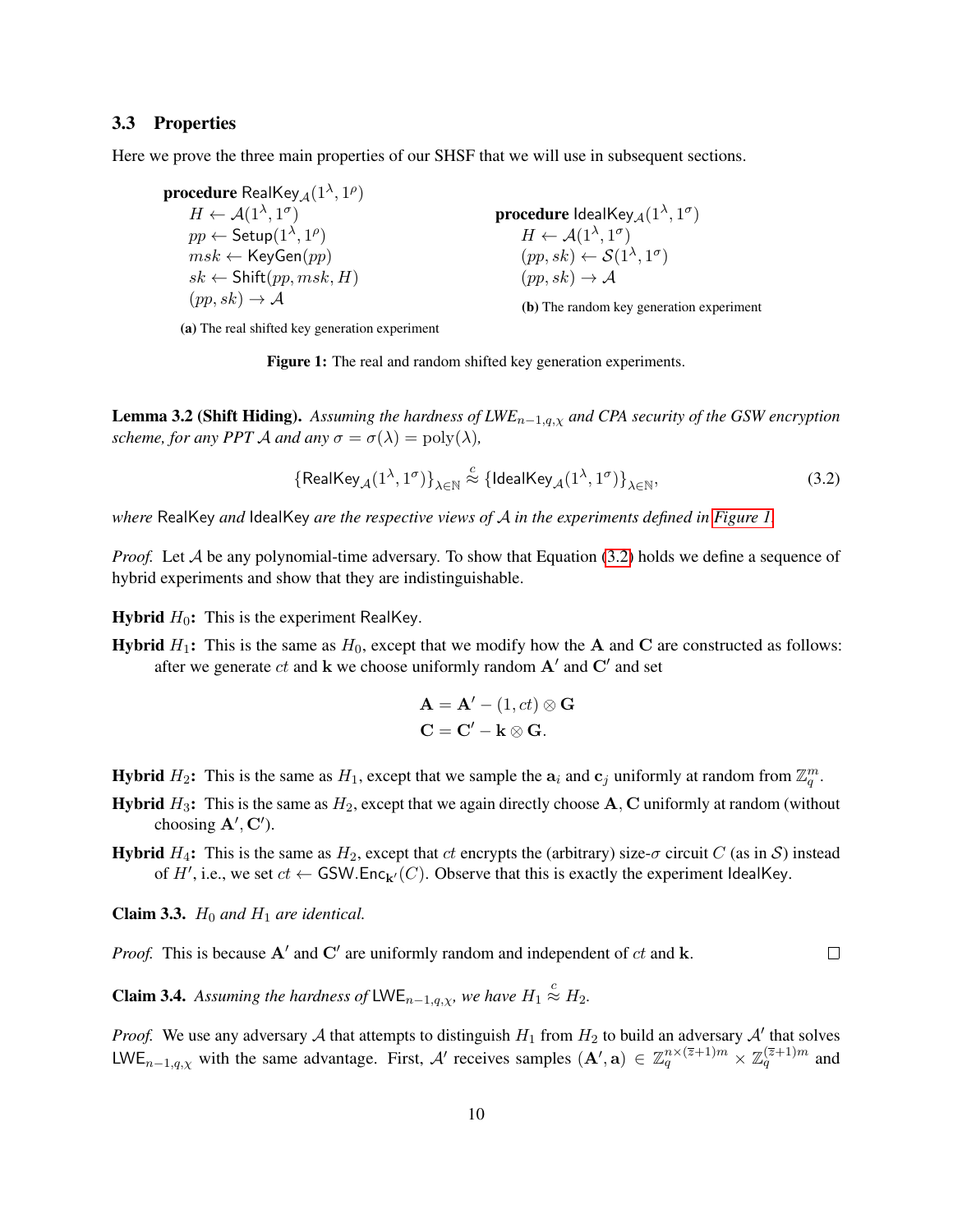$(C', c) \in \mathbb{Z}_q^{n \times \tau m} \times \mathbb{Z}_q^{\tau m}$ , then proceeds exactly as in  $H_1$  to interact with A, and outputs what A outputs. If the samples are LWE samples from  $A_{s,\chi}$  where  $s = (1, s')$  for  $s' \leftarrow \mathbb{Z}_q^{n-1}$ , then

$$
\mathbf{a} = \mathbf{s} \cdot \mathbf{A}' + \mathbf{e} = \mathbf{s}(\mathbf{A} + (1, ct) \otimes \mathbf{G}) + \mathbf{e}
$$

$$
\mathbf{c} = \mathbf{s} \cdot \mathbf{C}' + \mathbf{e}' = \mathbf{s}(\mathbf{C} + \mathbf{k} \otimes \mathbf{G}) + \mathbf{e}'
$$

for error vectors e, e' whose entries are drawn from  $\chi$ , therefore  $\mathcal{A}$ 's view is identical to its view in  $H_1$ . If the samples are uniformly random, then  $\mathcal{A}$ 's view is identical to its view in  $H_2$ . This proves the claim.  $\Box$ 

**Claim 3.5.**  $H_2$  *and*  $H_3$  *are identical.* 

*Proof.* This is because  $A'$ ,  $C'$  are uniformly random and independent of  $ct$  and  $k$ .  $\Box$ 

**Claim 3.6.** If GSW is CPA-secure then  $H_3 \stackrel{c}{\approx} H_4$ .

*Proof.* This follows immediately from the fact that the GSW secret key  $\mathbf{k} \leftarrow$  GSW.KG( $1^{\lambda}, q$ ) is used only to encrypt H (yielding ct) or the arbitrary circuit C, respectively, in  $H_3$  and  $H_4$ .  $\Box$ 

This completes the proof of [Lemma 3.2.](#page-9-3)

<span id="page-10-2"></span>**Lemma 3.7 (Border Avoiding).** *For any PPT*  $A$ ,  $i \in [m]$ ,  $\lambda \in \mathbb{N}$  and  $\sigma = \text{poly}(\lambda)$ , assuming the hardness *of 1D-R-SIS* $_{(\bar{z}+\tau+1)m,p,q,B}$  *for some large enough*  $B=m^{\text{poly}(\lambda,\sigma)}=\lambda^{\text{poly}(\lambda)}$ , we have

$$
\Pr_{\substack{(pp,sk)\leftarrow \mathcal{S}(1^{\lambda},1^{\sigma})\\x\leftarrow \mathcal{A}(pp,sk)}}\Big[\text{Eval}(pp, sk, x)_i \in \frac{q}{p}(\mathbb{Z} + \frac{1}{2}) + [-B, +B]\Big] \le \text{negl}(\lambda).
$$

*Proof.* We show how to use an adversary which finds an  $x \in \mathcal{X}$  such that

$$
SEval(pp, sk, x)_i \in \frac{q}{p}(\mathbb{Z} + \frac{1}{2}) + [-B, +B]
$$
\n(3.3)

for some  $i \in [m]$  to solve 1D-R-SIS.

Given a (uniformly random) 1D-R-SIS $_{(\overline{z}+\tau+1)m,p,q,B}$  challenge  $\mathbf{v}=(\mathbf{a},\mathbf{c})\in\mathbb{Z}_q^{(\overline{z}+1)m}\times\mathbb{Z}_q^{\tau m}$ , we put a, c in the sk given to A, and generate pp in the same way as in the S algorithm. Let x be a query output by  $A$ , and consider the response

$$
\mathbf{y}_x = \text{SEval}(pp, (ct, \mathbf{a}, \mathbf{c}), x)
$$
  
=  $\mathbf{b}_x \cdot \mathbf{U}$   
=  $[\mathbf{a} | \mathbf{c}] \underbrace{\begin{bmatrix} \mathbf{R}_{ct} \\ \mathbf{I}_{\tau m} \end{bmatrix} \cdot \mathbf{R}'_{ct} \cdot \mathbf{U}}_{\mathbf{T}},$ 

<span id="page-10-1"></span>where  $\mathbf{R}_{ct}$ ,  $\mathbf{R}'_{ct}$  are  $m^{\text{poly}(\lambda,\sigma)}$ -bounded matrices as computed by SEval, and U is a binary matrix. Now if Equation [\(3.3\)](#page-10-0) holds for some  $i \in [m]$ , then  $(\mathbf{y}_x)_i \in \frac{q}{n}$  $\frac{q}{p}(\mathbb{Z}+\frac{1}{2})$  $(\frac{1}{2}) + [-B, B]$ , which means that the *i*th column of T is a valid 1D-R-SIS $_{(\overline{z}+\tau+1)m,p,q,B}$  solution to the challenge  $\mathbf{v}=(\mathbf{a},\mathbf{c})$ , as desired.  $\Box$ 

<span id="page-10-0"></span> $\Box$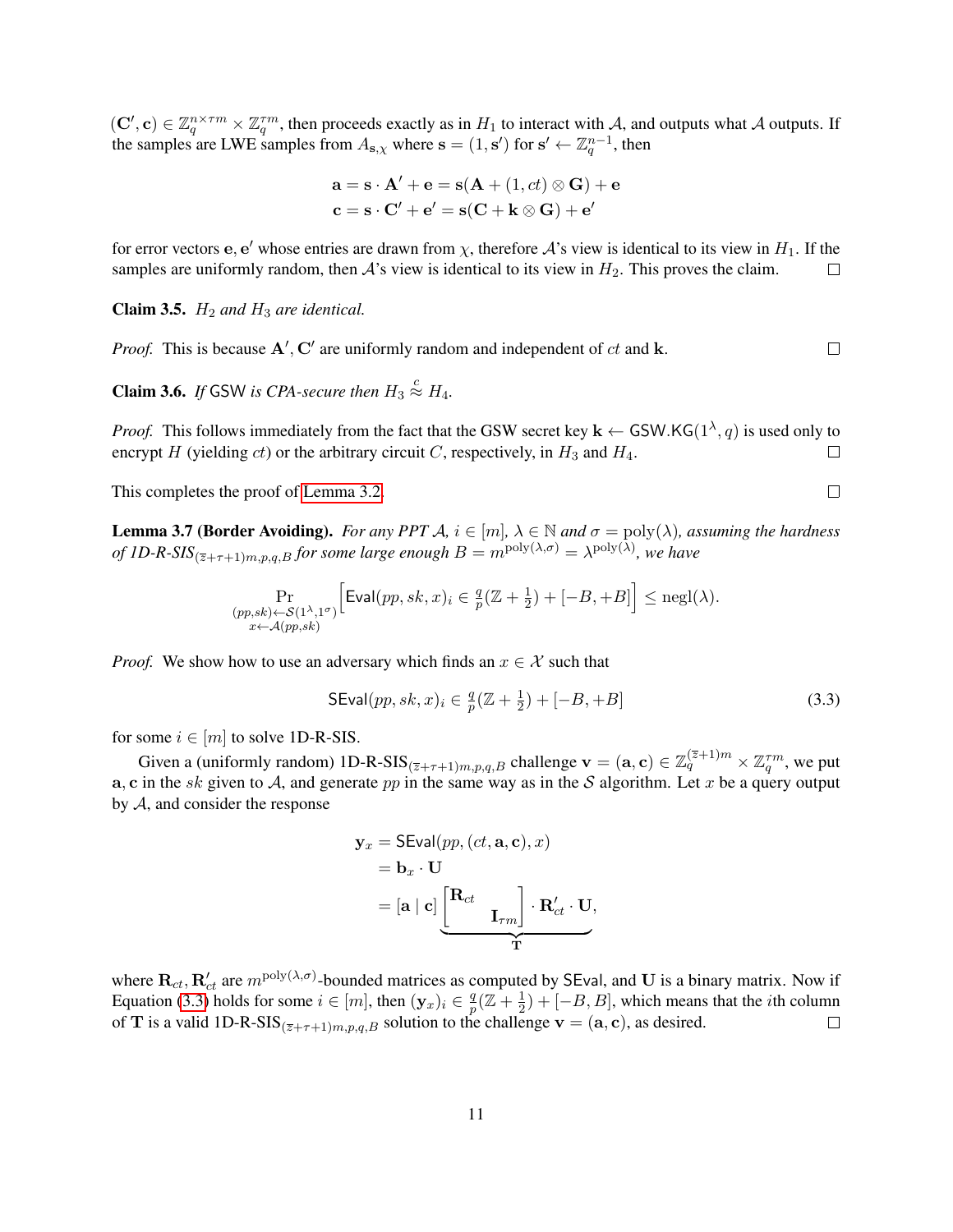**Lemma 3.8 (Approximate Shift Correctness).** For any shift function  $H: \{0,1\}^{\ell} \to \mathbb{Z}_q^m$  whose binary decomposition  $H'$ :  $\{0,1\}^{\ell} \to \{0,1\}^{k}$  can be represented by a boolean circuit of size  $\sigma$ , and any  $x \in \{0,1\}^{\ell}$ ,  $pp \leftarrow \mathsf{Setup}(1^\lambda, 1^\rho)$ ,  $msk \leftarrow \mathsf{KeyGen}(pp)$  and  $sk_H \leftarrow \mathsf{Shift}(pp, msk, H)$ , we have

 $\mathsf{SEval}(pp, sk_H, x) \approx \mathsf{Eval}(pp, msk, x) + H(x)$ 

where the approximation hides some  $\lambda^{poly(\lambda)}$ -bounded error vector.

*Proof.* Let  $a_1, a_2, b_1, c_1, a_2$  and  $B_x$  be as defined in algorithms SEval, Eval and Shift. First, observe that by definition of  $\mathbf{a} \approx \mathbf{s}(\mathbf{A} + (1, ct) \otimes \mathbf{G})$ ,  $\mathbf{a}_x = \mathbf{a} \cdot \mathbf{R}_{ct}$ , and Equation [\(2.2\)](#page-5-5), we have

$$
\mathbf{a}_x \approx \mathbf{s}(\mathbf{A} + (1, ct) \otimes \mathbf{G}) \cdot \mathbf{R}_{ct}
$$
  
=  $\mathbf{s}(\mathbf{A}_x + \overline{U}_x(ct) \otimes \mathbf{G}),$ 

where the approximation hides an error vector with entries bounded by  $m^{\text{poly}(\lambda,\sigma)} = \lambda^{\text{poly}(\lambda)}$ . Similarly, by definition of  $\mathbf{b}_x$ , the generalized Equation [\(2.3\)](#page-5-2), and the generalized Equation [\(2.4\)](#page-5-3) we have

$$
\mathbf{b}_x = [\mathbf{a}_x \mid \mathbf{c}] \cdot \mathbf{R}'_{ct}
$$
  
\n
$$
\approx \mathbf{s} [\mathbf{A}_x + \overline{U}_x(ct) \otimes \mathbf{G} \mid \mathbf{C} + \mathbf{k} \otimes \mathbf{G}] \cdot \mathbf{R}'_{ct}
$$
  
\n
$$
= \mathbf{s} (\mathbf{B}_x + (\overline{U}_x(ct) \cdot (\mathbf{I}_{k\lceil \lg q \rceil} \otimes \mathbf{k}^t)) \otimes \mathbf{G})
$$
  
\n
$$
= \mathbf{s} (\mathbf{B}_x + (H'(x) \otimes \mathbf{g} + \mathbf{e}_x) \otimes \mathbf{G})
$$

where the approximation hides some  $\lambda^{poly}(\lambda)$ -bounded error, and  $e_x$  is also  $\lambda^{poly}(\lambda)$ -bounded. Therefore, by Equation [\(3.1\)](#page-7-1), the mixed-product property, and because  $\mathbf{G} \cdot \mathbf{u}_1^t = \mathbf{u}_1^t \in \mathbb{Z}_q^n$ , and the first coordinate of s is 1, the output of  $SEval(pp, sk_H, x)$  is

$$
\mathbf{b}_x \cdot (\mathbf{I}_m \otimes \mathbf{r}^t \otimes \mathbf{u}_1^t) \approx \mathbf{s} \mathbf{B}_x \cdot (\mathbf{I}_m \otimes \mathbf{r}^t \otimes \mathbf{u}_1^t) + \mathbf{s}((H'(x) \otimes \mathbf{g} + \mathbf{e}_x) \otimes \mathbf{G}) \cdot (\mathbf{I}_m \otimes \mathbf{r}^t \otimes \mathbf{u}_1^t)
$$
  
\n= Evaluatemath display="block">\begin{aligned}\n&= \text{Eval}(pp, msk, x) + \mathbf{s}((H(x) + \mathbf{e}\_x(\mathbf{I}\_m \otimes \mathbf{r}^t)) \otimes \mathbf{u}\_1^t) \\
&= \text{Eval}(pp, msk, x) + H(x) + \mathbf{e}\_x(\mathbf{I}\_m \otimes \mathbf{r}^t) \\
&\approx \text{Eval}(pp, msk, x) + H(x),\n\end{aligned}

where again the approximations hide  $\lambda^{\text{poly}}(\lambda)$ -bounded error vectors, as claimed.

 $\Box$ 

<span id="page-11-0"></span>The following is an immediate consequence of [Lemma 3.8.](#page-10-1)

**Corollary 3.9.** *Fix the same notation as in [Lemma 3.8.](#page-10-1) If for all*  $i \in [m]$  *we have* 

$$
(\mathsf{SEval}(pp, sk, x) - H(x))_i \notin \frac{q}{p}(\mathbb{Z} + \frac{1}{2}) + [-B, +B],
$$

*then*

$$
[\mathsf{SEval}(pp, sk, x) - H(x)]_p = [\mathsf{Eval}(pp, msk, x)]_p.
$$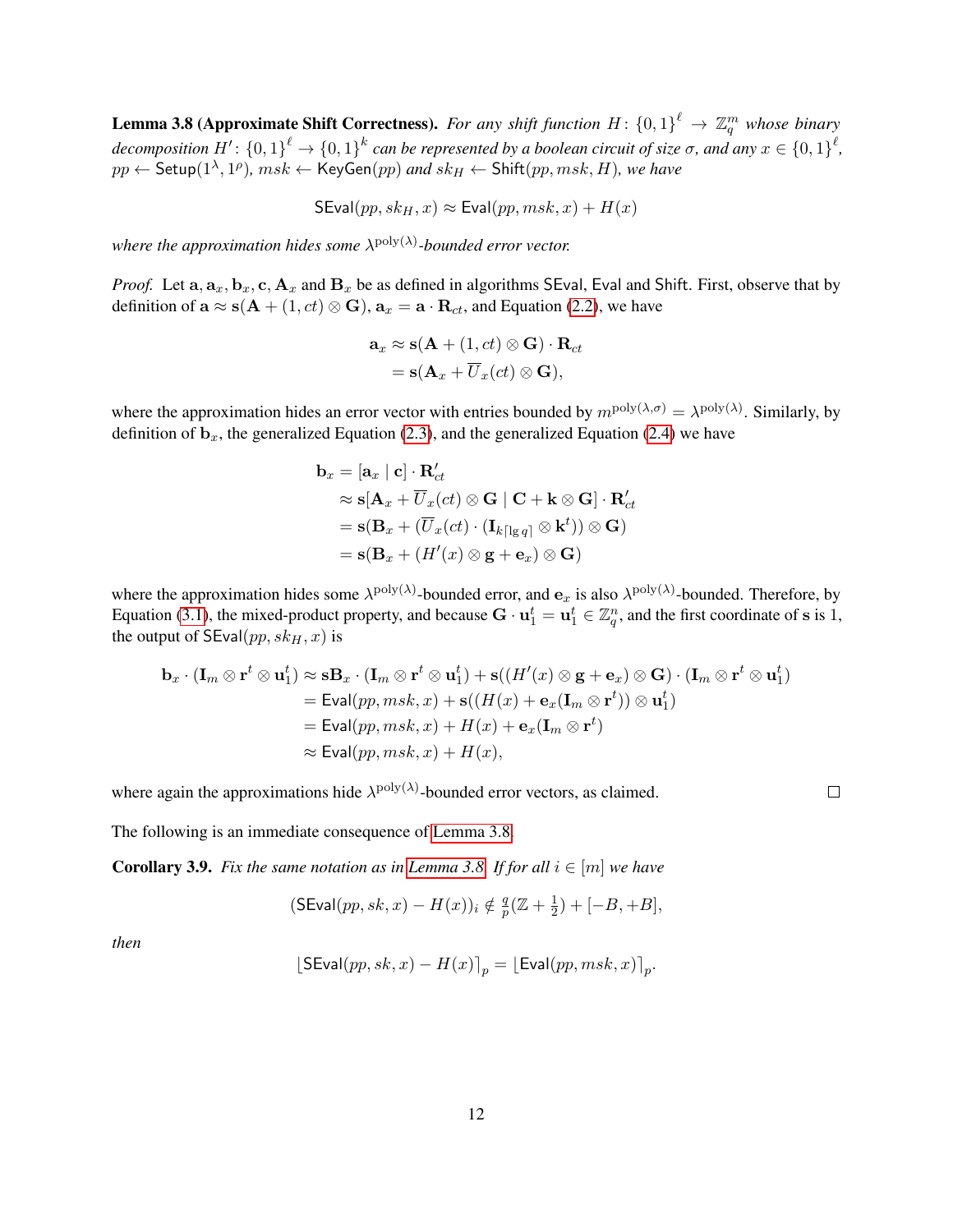#### <span id="page-12-0"></span>3.4 Parameter Instantiation

We now instantiate the LWE parameters  $n, q$  and the 1D-R-SIS parameter k to correspond with subexponential  $\exp(n^{\epsilon})$  and  $\exp(k^{\epsilon})$  approximation factors for the underlying worst-case lattice problems, for an arbitrary desired constant  $\varepsilon > 0$ . Let  $B = \lambda^{\text{poly}(\lambda)}$  be the bound from [Corollary 3.9.](#page-11-0) For 1D-R-SIS we need to choose k sufficiently large primes  $p_i = B \cdot \text{poly}(\lambda) = \lambda^{\text{poly}(\lambda)}$  to get an approximation factor of

$$
B \cdot \text{poly}(\lambda) = \lambda^{\text{poly}(\lambda)}
$$

for k-dimensional lattices. Therefore, we can choose a sufficiently large  $k = \text{poly}(\lambda)$  to make this factor  $\exp(k^{\varepsilon})$ . We then set

$$
q = p \prod_{i=1}^{k} p_i = p \cdot \lambda^{k \cdot \text{poly}(\lambda)} = \lambda^{\text{poly}(\lambda)},
$$

which corresponds to some  $\lambda^{poly(\lambda)}$  approximation factor for *n*-dimensional lattices. Again, we can choose a sufficiently large  $n = \text{poly}(\lambda)$  to make this factor  $\exp(n^{\epsilon})$ .

# 4 Constraint-Hiding Constrained PRF

In this section we formally define constraint-hiding constrained PRFs (CHC-PRFs) and give a construction based on our shiftable PRF from [Section 3.](#page-6-0)

#### 4.1 Definition

Here we give the definition of CHC-PRFs, specializing the simulation-based definition of [\[CC17\]](#page-25-10) to the case of a single constrained-key query.

Definition 4.1. A *constrained function* is a tuple of efficient algorithms(Setup,KeyGen, Eval, Constrain, CEval) having the following interfaces (where the domain  $\mathcal X$  and range  $\mathcal Y$  may depend on the security parameter):

- Setup( $1^{\lambda}$ ,  $1^{\sigma}$ ), given the security parameter  $\lambda$  and an upper bound  $\sigma$  on the size of the constraining circuit, outputs public parameters pp.
- KeyGen( $pp$ ), given the public parameters  $pp$ , outputs a master secret key  $msk$ .
- Eval(pp, msk, x), given the master secret key and an input  $x \in \mathcal{X}$ , outputs some  $y \in \mathcal{Y}$ .
- Constrain(pp,  $msk$ , C), given the master secret key and a circuit C of size at most  $\sigma$ , outputs a constrained key  $sk_C$ .
- CEval(pp, sk<sub>C</sub>, x), given a constrained key sk<sub>C</sub> and an input  $x \in \mathcal{X}$ , outputs some  $y \in \mathcal{Y}$ .

<span id="page-12-1"></span>Definition 4.2. A constrained function is a *constraint-hiding constrained PRF* (CHC-PRF) if there is a PPT simulator S such that, for any PPT adversary  $A$  (that without loss of generality never repeats a query) and any  $\sigma = \sigma(\lambda) = \text{poly}(\lambda)$ ,

$$
\big\{\mathsf{Real}_{\mathcal{A}}(1^\lambda,1^\sigma)\big\}_{\lambda\in\mathbb{N}}\stackrel{c}{\approx}\{\mathsf{Ideal}_{\mathcal{A},\mathcal{S}}(1^\lambda,1^\sigma)\}_{\lambda\in\mathbb{N}},
$$

where Real and Ideal are the respective views of  $A$  in the experiments defined in [Figure 2.](#page-13-0)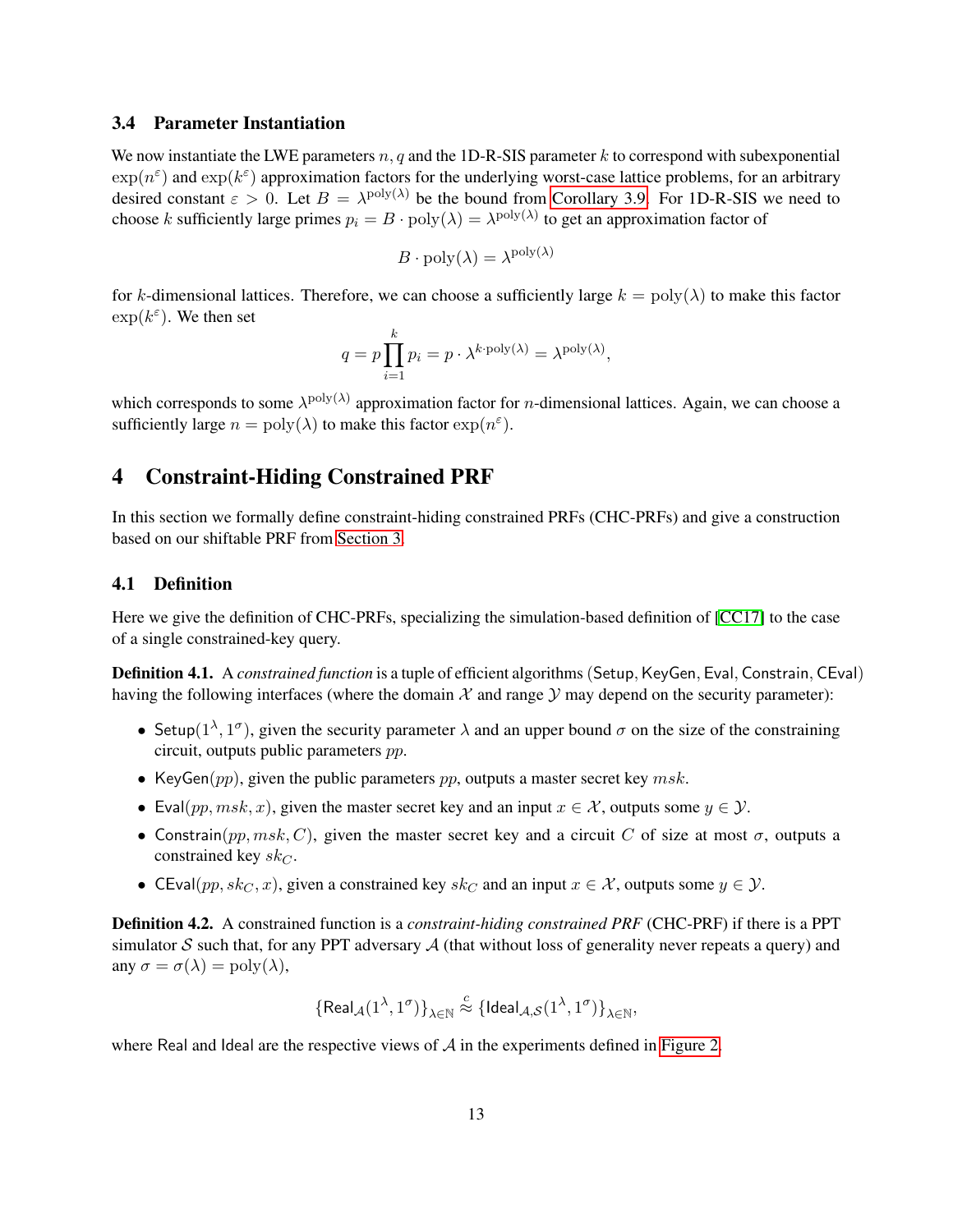The above simulation-based definition simultaneously captures privacy of the constraining function, pseudorandomness on unauthorized inputs, and correctness of constrained evaluation on authorized inputs. The first two properties (privacy and pseudorandomness) follow because in the ideal experiment, the simulator must generate a constrained key without knowing the constraining function, and the adversary gets oracle access to a function that is uniformly random on unauthorized inputs.

For correctness, we claim that the real experiment is computationally indistinguishable from a modified one where each query x is answered as  $CEval(pp, sk<sub>C</sub>, x)$  if x is authorized (i.e.,  $C(x) = 0$ ), and as  $Eval(pp, msk, x)$  otherwise. In particular, this implies that  $Eval(pp, msk, x) = CEval(pp, sk<sub>C</sub>, x)$  with all but negligible probability for all the adversary's authorized queries x. Indistinguishability of the real and modified experiments follows by a routine hybrid argument, with the ideal experiment as the intermediate one. In particular, the reduction that links the ideal and modified real experiments itself answers authorized queries  $x$  using CEval, and handles unauthorized queries by passing them to its oracle.

<span id="page-13-0"></span> $\mathbf{procedure} \ \mathsf{Real}_{\mathcal{A}}(1^{\lambda},1^{\sigma})$  $C \leftarrow \mathcal{A}(1^{\lambda}, 1^{\sigma})$  $pp \leftarrow \mathsf{Setup}(1^\lambda)$  $msk \leftarrow \mathsf{KeyGen}(pp)$  $sk_C \leftarrow$  Constrain $(pp, msk, C)$  $(pp, sk_C) \rightarrow A$ repeat  $x \leftarrow \mathcal{A}$ Eval $(pp, msk, x) \rightarrow A$ until  $A$  halts (a) The real experiment

procedure  $\mathsf{Ideal}_{\mathcal{A},\mathcal{S}}(1^\lambda,1^\sigma)$  $C \leftarrow \mathcal{A}(1^{\lambda}, 1^{\sigma})$  $(pp, sk) \leftarrow \mathcal{S}(1^{\lambda}, 1^{\sigma})$  $(pp, sk) \rightarrow A$ repeat  $x \leftarrow \mathcal{A}$ if  $C(x) = 0$  then  $CEval(pp, sk, x) \rightarrow A$ else  $y \leftarrow \mathcal{Y}; y \rightarrow \mathcal{A}$ until A halts

(b) The ideal experiment

Figure 2: The real and ideal experiments.

#### 4.2 Construction

We now describe our construction of a CHC-PRF for domain  $\mathcal{X} = \{0,1\}^{\ell}$  and range  $\mathcal{Y} = \mathbb{Z}_p^m$ , which handles constraining circuits of size  $\sigma$ . It uses the following components:

- A pseudorandom function PRF = (PRF.KG, PRF.Eval) having domain  $\{0,1\}^{\ell}$  and range  $\mathbb{Z}_q^m$ , with key space  $\{0,1\}^{\kappa}$ .
- The shift hiding shiftable function  $SHSF = (Setup, KeyGen,Eval, Shift, SEval, Sim)$  from [Section 3,](#page-6-0) which has parameters  $q$ ,  $B$  that appear in the analysis below.

For a boolean circuit C of size at most  $\sigma$  and some  $k \in \{0,1\}^k$  define the function  $H_{C,k}$ :  $\{0,1\}^{\ell} \to \mathbb{Z}_q^m$ as

$$
H_{C,k}(x) = C(x) \cdot \text{PRF.Eval}(k, x) = \begin{cases} \text{PRF.Eval}(k, x) & \text{if } U(C, x) = 1\\ 0 & \text{otherwise.} \end{cases}
$$

Notice that the size of (the binary decomposition of)  $H_{C,k}$  is upper bounded by

<span id="page-13-1"></span>
$$
\sigma' = \sigma + s + \text{poly}(n, \log q),\tag{4.1}
$$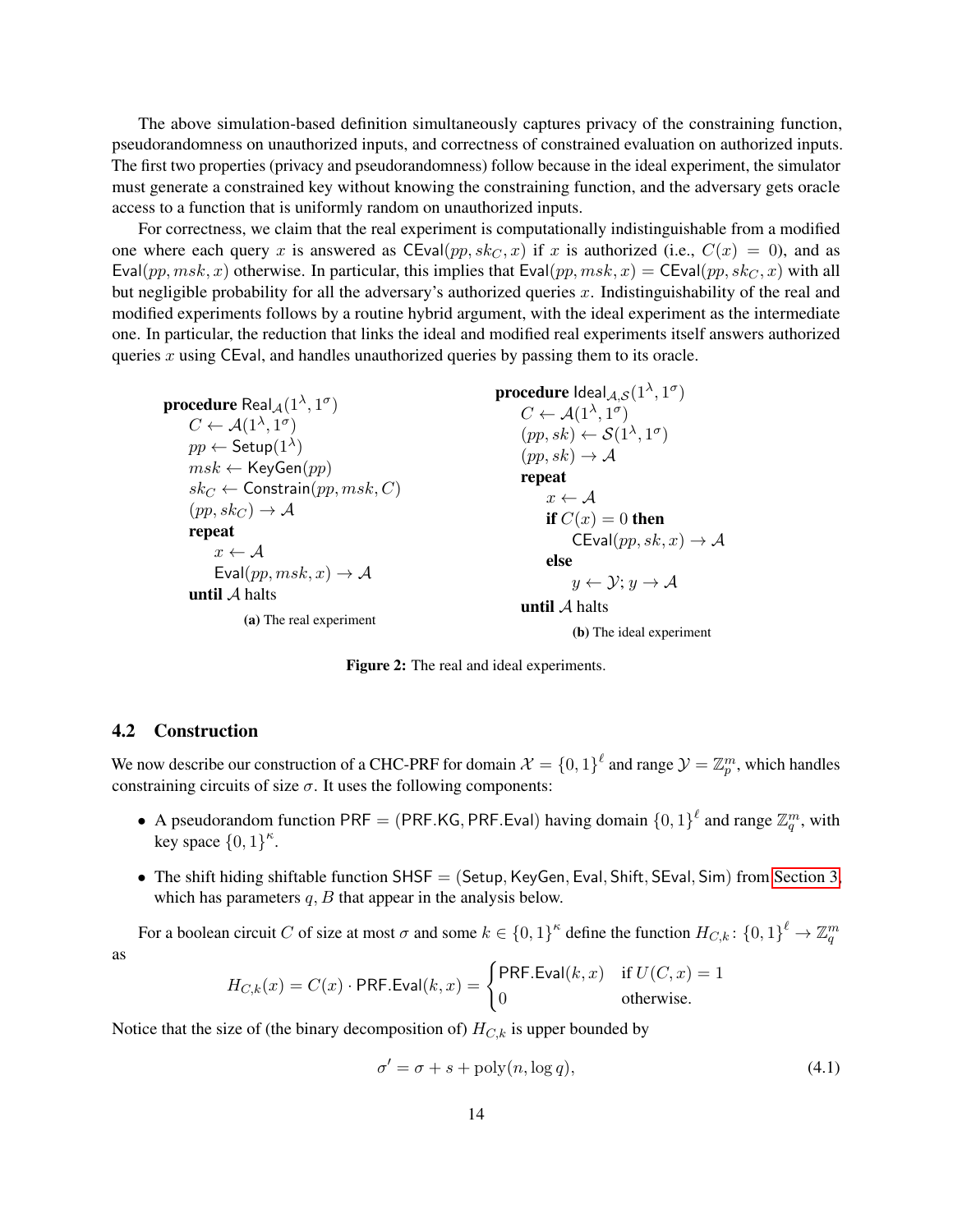where s is the circuit size of (the binary decomposition of) PRF.Eval( $k, \cdot$ ).

<span id="page-14-0"></span>**Construction 4.3.** Our CHC-PRF with domain  $\mathcal{X} = \{0, 1\}^{\ell}$  and range  $\mathcal{Y} = \mathbb{Z}_p^m$  is defined as follows:

- Setup( $1^{\lambda}$ ,  $1^{\sigma}$ ): output  $pp \leftarrow$  SHSF. Setup( $1^{\lambda}$ ,  $1^{\sigma'}$ ) where  $\sigma'$  is defined as in Equation [\(4.1\)](#page-13-1).
- KeyGen(pp): output  $msk \leftarrow$  SHSF.KeyGen(pp).
- Eval $(pp, msk, x \in \{0, 1\}^{\ell})$ : compute  $\mathbf{y}_x = \mathsf{SHSF}.\mathsf{Eval}(pp, msk, x)$  and output  $\lfloor \mathbf{y}_x \rfloor_p$ .
- Constrain $(pp, msk, C)$ : on input a circuit C of size at most  $\sigma$ , sample a PRF key  $k \leftarrow$  PRF.KG(1<sup> $\lambda$ </sup>) and output  $sk_C \leftarrow$  SHSF. Shift $(pp, msk, H_{C,k})$ .
- CEval $(pp, sk_C, x)$ : on input a constrained key  $sk_C$  and  $x \in \{0, 1\}^{\ell}$ , output [SHSF.SEval $(pp, sk_C, x)$ ]<sub>p</sub>.

#### 4.3 Security Proof

<span id="page-14-1"></span>**Theorem 4.4.** *[Construction 4.3](#page-14-0) is a constraint-hiding constrained PRF assuming the hardness of* LWE<sub>n−1,q, $\chi$ </sub> *and 1D-R-SIS*( $_{z\sigma' + \tau + 1 \mid m, p, q, B}$  (where  $z, \tau$  are respectively the lengths of fresh GSW ciphertexts and secret *keys as used in* SHSF*), the CPA security of the GSW encryption scheme, and that* PRF *is a pseudorandom function.*

*Proof.* Our simulator  $S(1^{\lambda}, 1^{\sigma})$  for [Construction 4.3](#page-14-0) simply outputs SHSF. $S(1^{\lambda}, 1^{\sigma'})$ . Now let A be any polynomial-time adversary. To show that  $S$  satisfies [Definition 4.2](#page-12-1) we define a sequence of hybrid experiments and show that they are indistinguishable. Before defining the experiments in detail, we first define a particular "bad" event in all but one of them.

<span id="page-14-2"></span>**Definition 4.5.** In each of the following hybrid experiments except  $H_0$ , each query x is answered as  $\lfloor y_x \rfloor_p$ for some  $y_x$  that is computed in a certain way. Define Borderline to be the event that at least one such  $y_x$  has some coordinate in  $\frac{q}{p}(\mathbb{Z} + \frac{1}{2})$  $(\frac{1}{2})+[-B,B].$ 

**Hybrid**  $H_0$ : This is the ideal experiment Ideal<sub>A,S</sub>.

- **Hybrid**  $H_1$ : This is the same as  $H_0$ , except that on every unauthorized query x (i.e., where  $C(x) = 1$ ), instead of returning a uniformly random value from  $\mathbb{Z}_p^m$ , we choose  $\mathbf{y}_x \leftarrow \mathbb{Z}_q^m$  and output  $[\mathbf{y}_x]_p$ .
- **Hybrid**  $H_2$ : This is the same as  $H_1$ , except that we abort the experiment if Borderline happens.
- **Hybrid**  $H_3$ : This is the same as  $H_2$ , except that we initially choose a PRF key  $k \leftarrow$  PRF.KG(1<sup> $\lambda$ </sup>) and change how unauthorized queries x (i.e., where  $C(x) = 1$ ) are handled, answering all queries according to a slightly modified CEval. Specifically, for any query x we answer  $\lfloor y_x \rfloor_p$  where

$$
\mathbf{y}_x = \mathsf{SHSF}.\mathsf{SEval}(pp, sk, x) - C(x) \cdot \mathsf{PRF}.\mathsf{Eval}(k, x).
$$

- **Hybrid**  $H_4$ : This is the same as  $H_3$ , except that  $(pp, sk)$  are generated as in the real experiment. More formally we instantiate  $pp \leftarrow$  SHSF.Setup $(1^{\overline{\lambda}}, 1^{\sigma'})$ ,  $msk \leftarrow$  SHSF.KeyGen $(pp)$  and compute  $sk \leftarrow$ SHSF.Shift(pp,  $msk, H_{C,k}$ ).
- **Hybrid**  $H_5$ : This is the same as  $H_4$ , except that we answer all evaluation queries as in the Eval algorithm, i.e., we output  $[y_x]_p$  where

$$
\mathbf{y}_x = \mathsf{SHSF}.\mathsf{Eval}(pp, msk, x).
$$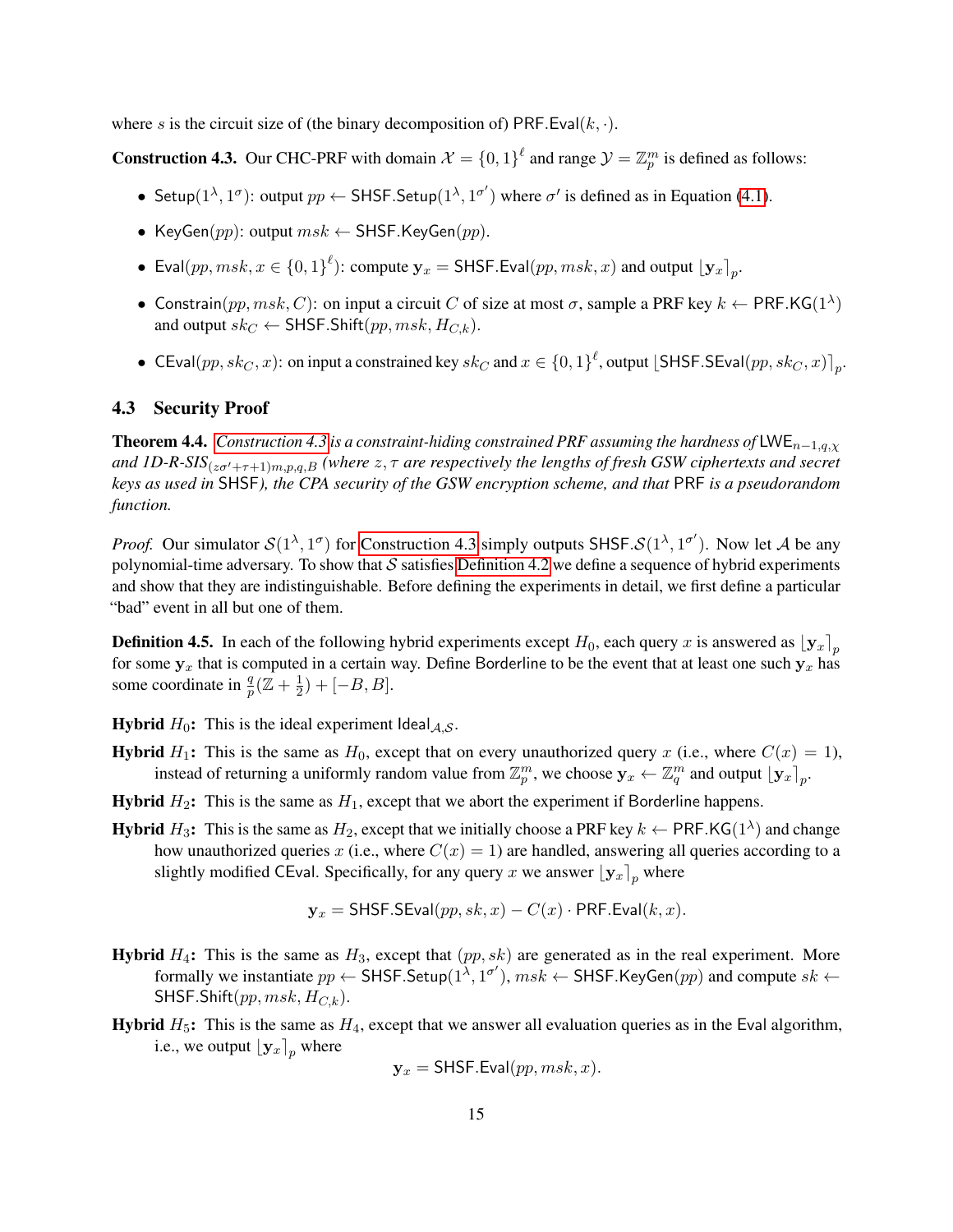**Hybrid**  $H_6$ : This is the same as  $H_5$ , except that we no longer abort when Borderline happens. Observe that this is exactly the real experiment Real $\mathcal{A}$ .

We now prove that adjacent pairs of hybrid experiments are indistinguishable.

**Claim 4.6.** *Experiments*  $H_0$  *and*  $H_1$  *are identical.* 

*Proof.* This follows directly from the fact that  $p$  divides  $q$ .

<span id="page-15-0"></span>**Claim 4.7.** Assuming that  $ID-R\text{-}SIS_{(z\sigma'+\tau+1)m,p,q,B}$  is hard, we have  $H_1 \stackrel{c}{\approx} H_2$ . In particular, in  $H_1$  the *event* Borderline *happens with negligible probability.*

*Proof.* Let A be an adversary attempting to distinguish  $H_1$  and  $H_2$ . We want to show that in  $H_1$  event Borderline happens with negligible probability. Let x be a query made by A. If  $C(x) = 1$  then  $y_x$  is uniformly random in  $\mathbb{Z}_q^m$ , so for any  $i \in [m]$  we have

$$
\Pr[(\mathbf{y}_x)_i \in \frac{q}{p}(\mathbb{Z} + \frac{1}{2}) + [-B, B]] \le 2 \cdot B \cdot p/q = \text{negl}(\lambda).
$$

If  $C(x) = 0$ , the claim follows immediately by the border-avoiding property of SHSF [\(Lemma 3.7\)](#page-10-2).  $\Box$ 

**Claim 4.8.** If PRF is a pseudorandom function then  $H_2 \stackrel{c}{\approx} H_3$ .

*Proof.* We use any adversary A that attempts to distinguish  $H_2$  from  $H_3$  to build an adversary A' having the same advantage against the pseudorandomness of PRF. Here  $A'$  is given access to an oracle  $O$  which is either PRF.Eval $(k, \cdot)$  for  $k \leftarrow$  PRF.KG(1<sup> $\lambda$ </sup>), or a uniformly random function  $f: \{0, 1\}^{\ell} \to \mathbb{Z}_q^m$ . We define  $\mathcal{A}'$  to proceed as in  $H_2$  to simulate the view of  $\mathcal{A}$ , except that on each query x it sets

$$
\mathbf{y}_x = \mathsf{SHSF}.\mathsf{SEval}(pp, sk, x) - C(x) \cdot \mathcal{O}(x)
$$

and answers  $[y_x]_p$ . Finally, A' outputs whatever A outputs. Clearly, if O is PRF.Eval(k, ·) then the view of A is identical to  $H_3$ , whereas if the oracle is  $f(\cdot)$  then the view of A is identical to its view in  $H_2$ . This proves the claim.  $\Box$ 

**Claim 4.9.** Assuming the hardness of LWE<sub>n-1,q, $\chi$  and CPA-security of GSW,  $H_3 \stackrel{c}{\approx} H_4$ .</sub>

*Proof.* This follows immediately from the shift hiding property of SHSF, i.e., [Lemma 3.2.](#page-9-3)

**Claim 4.10.**  $H_4$  *and*  $H_5$  *are identical.* 

*Proof.* This follows by [Corollary 3.9](#page-11-0) and noticing that both experiments abort if Borderline happens.  $\Box$ 

**Claim 4.11.** *Under the hypotheses of [Theorem 4.4,](#page-14-1) we have*  $H_5 \stackrel{c}{\approx} H_6$ .

*Proof.* This follows by combining all the previous claims and recalling that we have proved that Borderline happens with negligible probability in  $H_1$ .  $\Box$ 

This completes the proof of [Theorem 4.4.](#page-14-1)

 $\Box$ 

 $\Box$ 

 $\Box$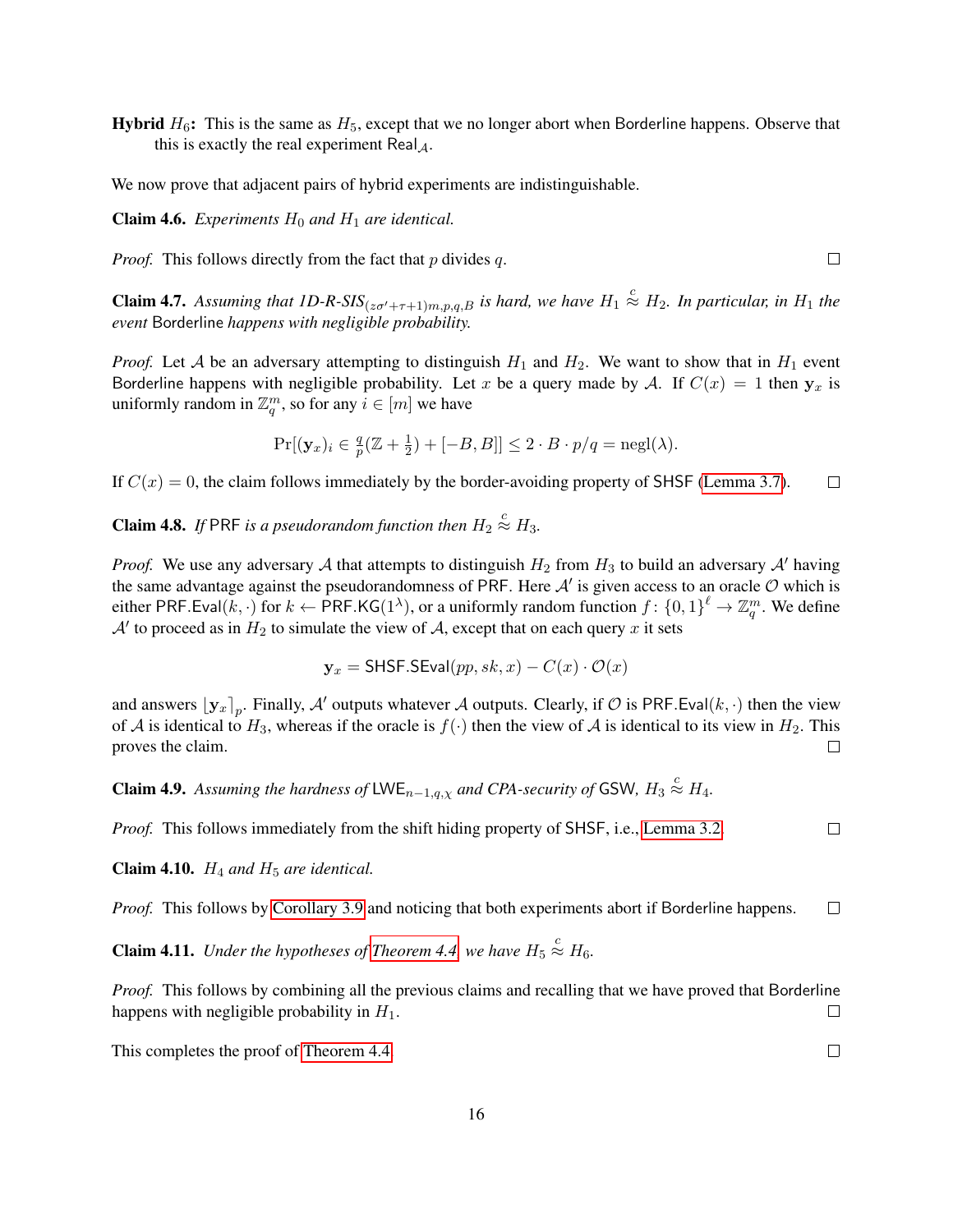# 5 Privately Programmable PRF

In this section we formally define privately programmable PRFs (PP-PRFs) and give a construction based on our shiftable PRF from [Section 3.](#page-6-0)

## 5.1 Definitions

We start by giving a variety of definitions related to "programmable functions" and privately programmable PRFs. In particular, we give a simulation-based definition that is adapted from [\[BLW17\]](#page-25-6).

**Definition 5.1.** A *programmable function* is a tuple (Setup, KeyGen, Eval, Program, PEval) of efficient algorithms having the following interfaces (where the domain  $\mathcal X$  and range  $\mathcal Y$  may depend on the security parameter):

- Setup( $1^{\lambda}, 1^k$ ), given the security parameter  $\lambda$  and a number k of programmable inputs, outputs public parameters pp.
- KeyGen( $pp$ ), given the public parameters  $pp$ , outputs a master secret key  $msk$ .
- Eval(pp, msk, x), given the master secret key and an input  $x \in \mathcal{X}$ , outputs some  $y \in \mathcal{Y}$ .
- Program $(pp, msk, \mathcal{P} = \{(x_i, y_i)\})$ , given the master secret key  $msk$  and k pairs  $(x_i, y_i) \in \mathcal{X} \times \mathcal{Y}$  for distinct  $x_i$ , outputs a programmed key  $sk_{\mathcal{P}}$ .
- PEval(pp,  $sk_{\mathcal{P}}, x$ ), given a programmed key  $sk_{\mathcal{P}}$  and an input  $x \in \mathcal{X}$ , outputs some  $y \in \mathcal{Y}$ .

We now give several definitions that capture various functionality and security properties for programmable functions. We start with the following correctness property for *programmed* inputs.

<span id="page-16-0"></span>**Definition 5.2.** A programmable function is *statistically programmable* if for all  $\lambda$ ,  $k = \text{poly}(\lambda) \in \mathbb{N}$ , all sets of k pairs  $P = \{(x_i, y_i)\} \subseteq \mathcal{X} \times \mathcal{Y}$  (with distinct  $x_i$ ), and all  $i \in [k]$  we have

$$
\Pr_{\substack{pp \leftarrow \textsf{Setup}(1^{\lambda},1^k) \\ msk \leftarrow \textsf{KeyGen}(pp) \\ sk_{\mathcal{P}} \leftarrow \textsf{Program}(pp,msk,\mathcal{P})}} [\textsf{PEval}(pp,sk_{\mathcal{P}},x_i) \neq y_i] = \textsf{negl}(\lambda).
$$

We now define a notion of *weak* simulation security, in which the adversary names the inputs at which the function is programmed, but the outputs are chosen at random (and not revealed to the adversary). As before, we always assume without loss of generality that the adversary never queries the same input  $x$  more than once in the various experiments we define.

<span id="page-16-1"></span>**Definition 5.3.** A programmable function is *weakly simulation secure* if there is a PPT simulator S such that for any PPT adversary A and any polynomial  $k = k(\lambda)$ ,

$$
\{\mathsf{RealWeakPPRF}_{\mathcal{A}}(1^\lambda,1^k)\}_{\lambda\in\mathbb{N}}\stackrel{c}{\approx}\{\mathsf{IdealWeakPPRF}_{\mathcal{A},\mathcal{S}}(1^\lambda,1^k)\}_{\lambda\in\mathbb{N}},
$$

where RealWeakPPRF and IdealWeakPPRF are the respective views of A in the procedures defined in [Figure 3.](#page-17-0)

<span id="page-16-2"></span>Similarly to [Definition 4.2,](#page-12-1) the above definition simultaneously captures privacy of the programmed inputs given the programmed key, pseudorandomness on those inputs, and correctness of PEval on *non-programmed* inputs.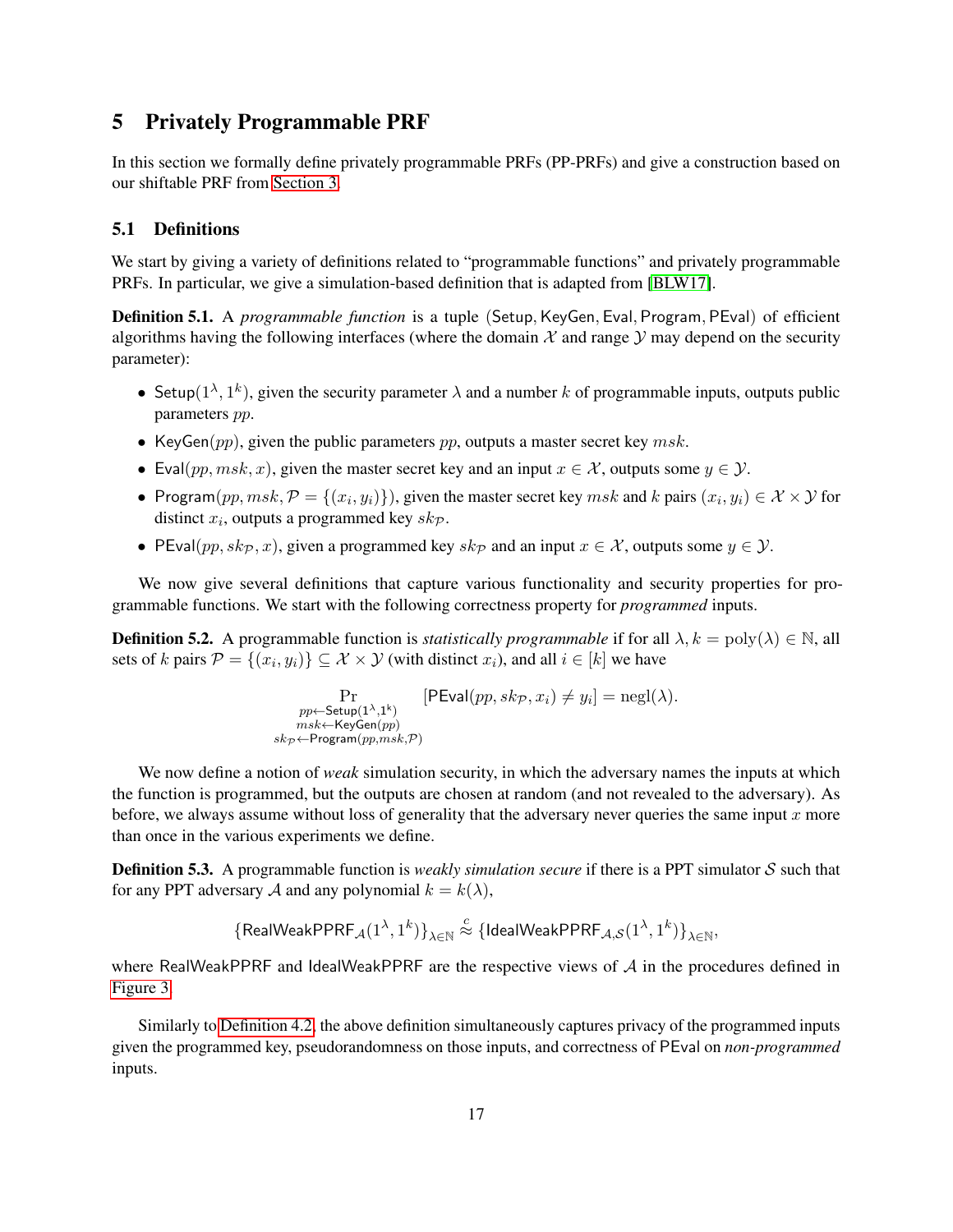<span id="page-17-0"></span> $\mathbf{procedure}$  RealWeakPPRF $_\mathcal{A}(1^\lambda,1^k)$  ${x_i}_{i\in[k]} \leftarrow \mathcal{A}(1^{\lambda}, 1^k)$  ${y_i}_{i\in[k]} \leftarrow \mathcal{Y}$  $pp \leftarrow \mathsf{Setup}(1^{\lambda},1^k)$  $msk \leftarrow \mathsf{KeyGen}(pp)$  $sk \leftarrow$  Program $(pp, msk, \{(x_i, y_i)\})$  $(pp, sk) \rightarrow A$ repeat  $x \leftarrow \mathcal{A}$ Eval $(pp, msk, x) \rightarrow A$ until  $A$  halts (a) The real experiment  $\mathbf{procedure}$  IdealWeakPPRF $_{\mathcal{A},\mathcal{S}}(1^{\lambda},1^k)$  ${x_i}_{i\in[k]} \leftarrow \mathcal{A}(1^{\lambda}, 1^k)$  $(pp, sk) \leftarrow \mathcal{S}(1^{\lambda}, 1^k)$  $(pp, sk) \rightarrow A$ repeat  $x \leftarrow \mathcal{A}$ if  $x \notin \{x_i\}$  then  $PEval(pp, sk, x) \rightarrow A$ else  $y \leftarrow \mathcal{Y}; y \rightarrow \mathcal{A}$ until  $A$  halts (b) The ideal experiment

Figure 3: The (weak) real and ideal experiments.

**Definition 5.4.** A programmable function is a *weak privately programmable PRF* if it is statistically programmable [\(Definition 5.2\)](#page-16-0) and weakly simulation secure [\(Definition 5.3\)](#page-16-1).

We now define a notion of (non-weak) simulation security for programmable functions. This differs from the weak notion in that the adversary specifies the programmed inputs *and* corresponding outputs, and the simulator in the ideal game is also given these input-output pairs. The simulator needs this information because otherwise the adversary could trivially distinguish the real and ideal experiments by checking whether PEval $(pp, sk_{\mathcal{P}}, x_i) = y_i$  for one of the programmed input-output pairs  $(x_i, y_i)$ . Simulation security itself therefore does not guarantee any privacy of the programmed inputs; below we give a separate simulation-based definition which does.

<span id="page-17-1"></span> $\boldsymbol{\mathsf{procedure}}$  Real $\mathsf{PPRF}_{\mathcal{A}}(1^\lambda,1^k)$  $\mathcal{P} = \{(x_i, y_i)\} \leftarrow \mathcal{A}(1^{\lambda}, 1^k)$  $pp \leftarrow \mathsf{Setup}(1^\lambda,1^k)$  $msk \leftarrow \mathsf{KeyGen}(pp)$  $sk_{\mathcal{P}} \leftarrow$  Program $(pp, msk, \mathcal{P})$  $(pp, sk_{\mathcal{P}}) \rightarrow \mathcal{A}$ repeat  $x \leftarrow \mathcal{A}$ Eval $(pp, msk, x) \rightarrow A$ until A halts (a) The real experiment  $\mathbf{procedure}$  IdeaIPPRF $_{\mathcal{A},\mathcal{S}}(1^{\lambda},1^k)$  $\mathcal{P} = \{(x_i, y_i)\}\leftarrow \mathcal{A}(1^{\lambda}, 1^k)$  $(pp, sk_{\mathcal{P}}) \leftarrow \mathcal{S}(1^{\lambda}, \mathcal{P})$  $(pp, sk_{\mathcal{P}}) \rightarrow \mathcal{A}$ repeat  $x \leftarrow \mathcal{A}$ if  $x \notin \{x_i\}$  then  $PEval(pp, sk_{\mathcal{P}}, x) \rightarrow \mathcal{A}$ else  $y \leftarrow \mathcal{Y}; y \rightarrow \mathcal{A}$ until A halt (b) The ideal experiment

Figure 4: The real and ideal experiments

<span id="page-17-2"></span>**Definition 5.5.** A programmable function is *simulation secure* if there is a PPT simulator S such that for any PPT adversary A and any polynomial  $k = k(\lambda)$ ,

$$
\{\mathsf{RealPPRF}_{\mathcal{A}}(1^\lambda,1^k)\}_{\lambda\in\mathbb{N}}\stackrel{c}{\approx}\{\mathsf{IdealPPRF}_{\mathcal{A},\mathcal{S}}(1^\lambda,1^k)\}_{\lambda\in\mathbb{N}},
$$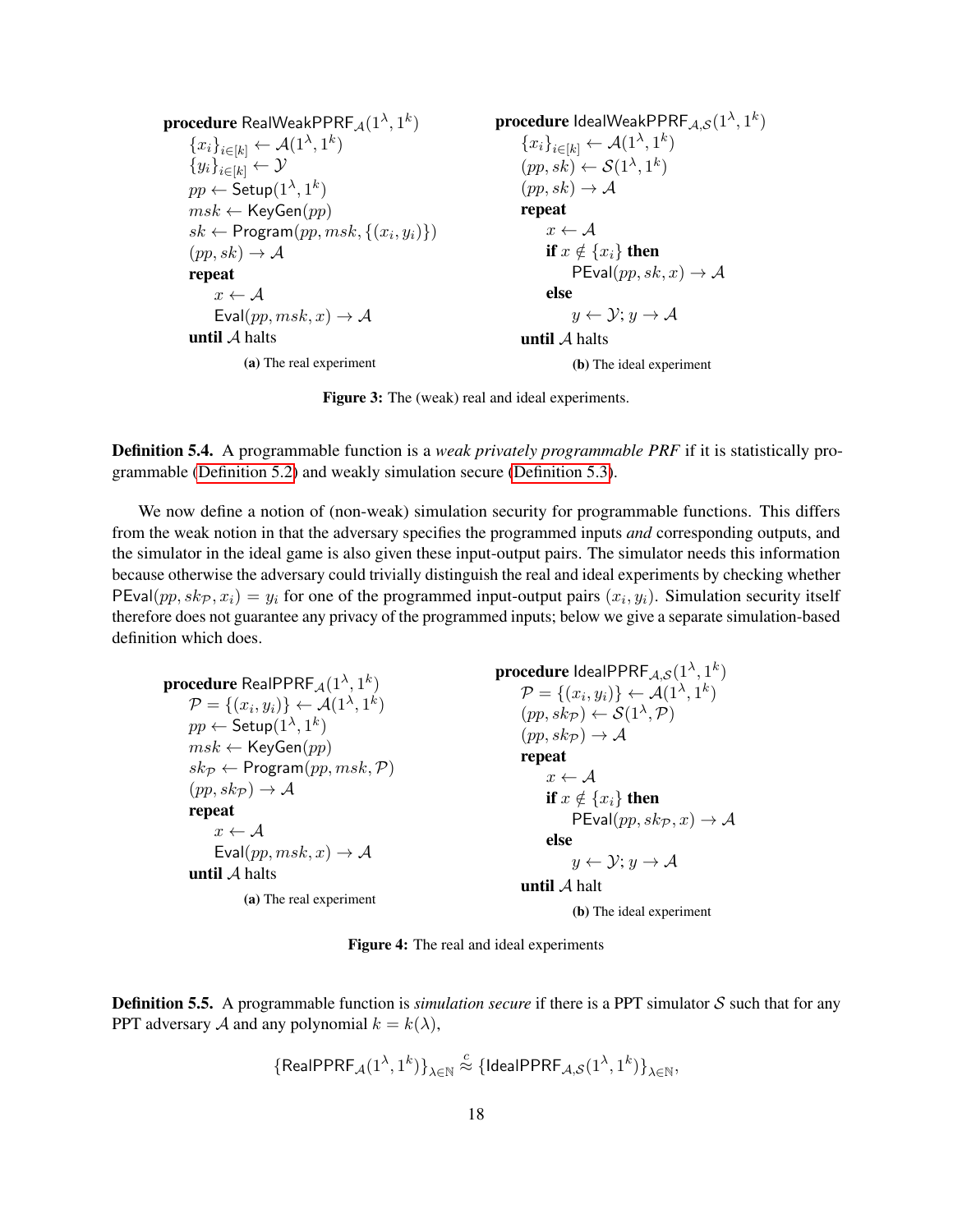where Real and Ideal are the respective views of  $A$  in the procedures defined in [Figure 4.](#page-17-1)

We mention that a straightforward hybrid argument similar to one from [\[BKM17\]](#page-25-9) shows that simulation security implies that (KeyGen, Eval) is a pseudorandom function.

Finally, we define a notion of privacy for the programmed inputs. This says that a key programmed on adversarially chosen inputs and *random* corresponding outputs (that are not revealed to the adversary) does not reveal anything about the programmed inputs.

<span id="page-18-0"></span> $\mathbf{procedure}$  RealPPRFPrivacy $_\mathcal{A}(1^\lambda,1^k)$  ${x_i}_{i\in[k]} \leftarrow \mathcal{A}(1^{\lambda}, 1^k)$  ${y_i}_{i\in[k]} \leftarrow \mathcal{Y}$  $pp \leftarrow \mathsf{Setup}(1^{\lambda},1^k)$  $msk \leftarrow \mathsf{KeyGen}(pp)$  $sk \leftarrow$  Program $(pp, msk, \{(x_i, y_i)\})$  $(pp, sk) \rightarrow A$  $\mathbf{procedure}$  Ideal<code>PPRFP</code>rivacy $_{\mathcal{A},\mathcal{S}}(1^{\lambda},1^k)$  ${x_i}_{i\in[k]} \leftarrow \mathcal{A}(1^{\lambda}, 1^k)$  $(pp, sk) \leftarrow \mathcal{S}(1^{\lambda}, 1^k)$  $(pp, sk) \rightarrow A$ (b) The ideal experiment

(a) The real experiment

Figure 5: The real and ideal privacy experiments

**Definition 5.6.** A programmable function is *privately programmable* if there is a PPT simulator S such that for any PPT adversary A and any polynomial  $k = k(\lambda)$ ,

$$
\{{\sf RealPPRFPrivacy}_{\mathcal A}(1^\lambda,1^k)\}_{\lambda\in\mathbb N}\stackrel{c}{\approx}\{\textsf{IdealPPRFPrivacy}_{\mathcal A}(1^\lambda,1^k)\}_{\lambda\in\mathbb N},
$$

where RealPPRFPrivacy and IdealPPRFPrivacy are the respective views of  $A$  in the procedures defined in [Figure 5.](#page-18-0)

<span id="page-18-2"></span>We now give our main security definition for PP-PRFs.

Definition 5.7. A programmable function is a *privately programmable PRF* if it is statistically programmable, simulation secure, and privately programmable.

## 5.2 From Weak PP-PRFs to PP-PRFs

In this section we describe a general construction of a privately programmable PRF from any weak privately programmable PRF. Let  $\Pi' =$  (Setup, KeyGen, Eval, Program, PEval) be a programmable function with domain X and range Y, where we assume that Y is a finite additive group. The basic idea behind the construction is simple: define the function as the sum of two parallel copies of  $\Pi'$ , and program it by programming the copies according to additive secret-sharings of the desired outputs. Each component is therefore programmed to uniformly random outputs, as required by weak simulation security.

<span id="page-18-1"></span>**Construction 5.8.** We construct a programmable function  $\Pi$  as follows:

- $\Pi$ . Setup $(1^{\lambda}, 1^k)$ : generate  $pp_i \leftarrow \Pi'$ . Setup $(1^{\lambda}, 1^k)$  for  $i = 1, 2$  and output  $pp = (pp_1, pp_2)$ .
- $\Pi$ .KeyGen(pp): on input  $pp = (pp_1, pp_2)$  generate  $msk_i \leftarrow \Pi'$ .KeyGen(p $p_i$ ) for  $i = 1, 2$ , and output  $msk = (msk_1,msk_2).$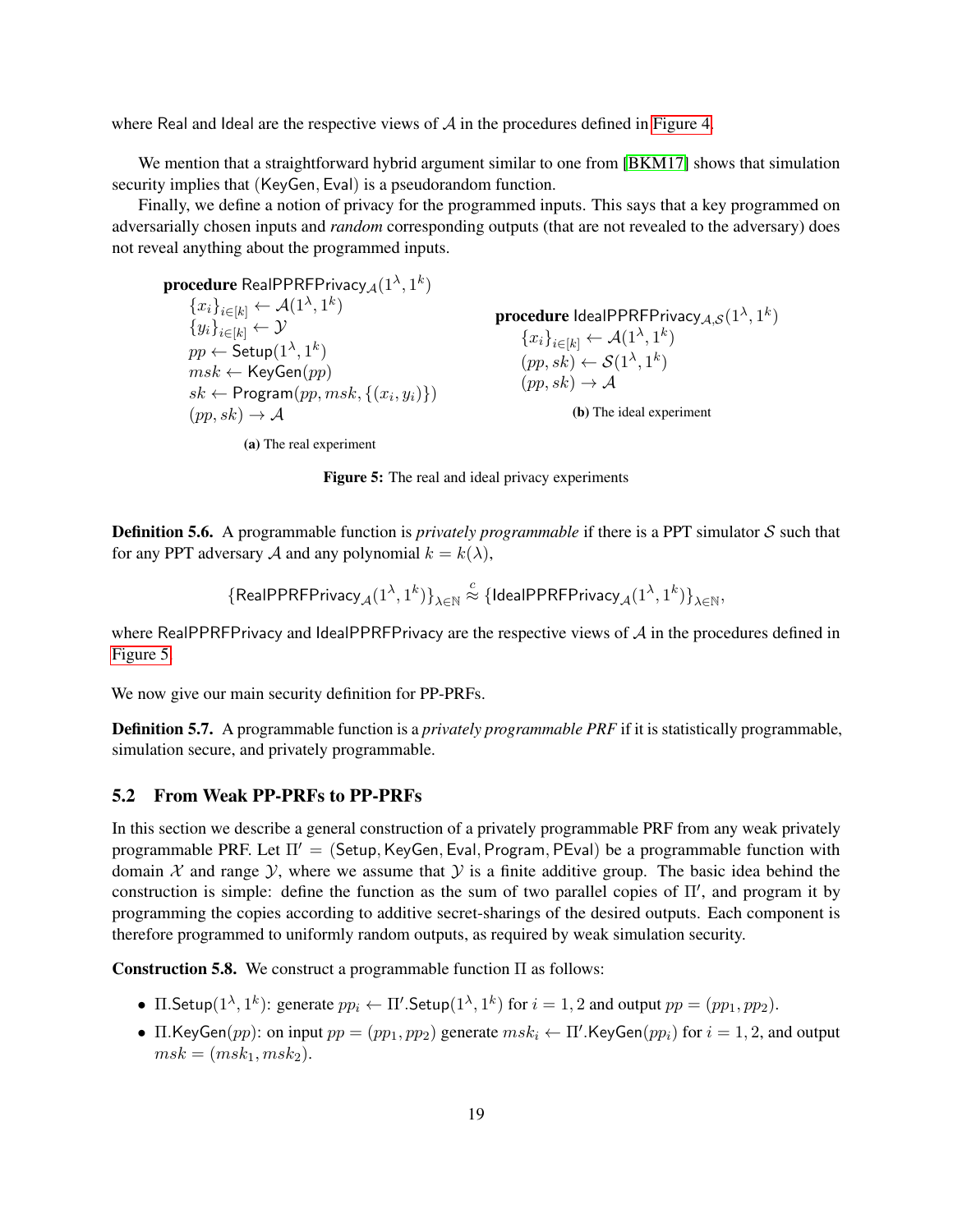•  $\Pi$ .Eval $(pp, msk, x)$ : on input  $pp = (pp_1, pp_2), msk = (msk_1, msk_2),$  and  $x \in \mathcal{X}$  output

 $\Pi'.\mathsf{Eval}(pp_1,msk_1,x) + \Pi'.\mathsf{Eval}(pp_2,msk_2,x).$ 

•  $\Pi$ . Program $(pp, msk, \mathcal{P})$ : on input  $pp = (pp_1, pp_2), msk = (msk_1, msk_2), k$  pairs  $(x_i, y_i) \subset \mathcal{X} \times \mathcal{Y}$ , first sample uniformly random  $r_i \leftarrow \mathcal{Y}$  for  $i \in [k]$ , then output  $sk_{\mathcal{P}} = (sk_1, sk_2)$  where

> $sk_1 \leftarrow \Pi'.Program(pp_1, msk_1, P_1 = \{(x_i, r_i)\})$  $sk_2 \leftarrow \Pi'.$ Program $(pp_2, msk_2, \mathcal{P}_2 = \{(x_i, y_i - r_i)\}).$

• Π.PEval(pp,  $sk_p$ , x): on input  $pp = (pp_1, pp_2)$ ,  $sk_p = (sk_1, sk_2)$ , and  $x \in \mathcal{X}$  output

 $\Pi'.\mathsf{PEval}(pp_1,sk_1,x) + \Pi'.\mathsf{PEval}(pp_2,sk_2,x).$ 

**Theorem 5.9.** If Π' is a weak privately programmable PRF then [Construction 5.8](#page-18-1) is a privately pro*grammable PRF.*

*Proof.* This follows directly from [Theorem 5.10](#page-19-0) and [Theorem 5.15,](#page-21-0) which respectively prove the simulation security and private programmability of [Construction 5.8,](#page-18-1) and from the statistical programmability of  $\Pi'$ , which obviously implies the statistical programmability of [Construction 5.8.](#page-18-1)  $\Box$ 

<span id="page-19-0"></span>**Theorem 5.10.** If  $\Pi'$  is a weak privately programmable PRF then  $\Pi$  is simulation secure.

*Proof.* Let S' be the simulator algorithm for the weak simulation security of  $\Pi'$  [\(Definition 5.3\)](#page-16-1). Our simulator  $\mathcal{S}(1^{\lambda}, \mathcal{P} = \{(x_i, y_i)\})$  for the simulation security of  $\Pi$  [\(Definition 5.5\)](#page-17-2) works as follows:

- 1. Compute  $(pp_2, sk_2) \leftarrow S'(1^{\lambda}, 1^k)$  where  $k = |\mathcal{P}|$ .
- 2. Compute  $pp_1 \leftarrow \Pi'.\mathsf{Setup}(1^{\lambda},1^k), \, msk_1 \leftarrow \Pi'.\mathsf{KeyGen}(pp_1),$  and

 $sk_1 \leftarrow \Pi'.$ Program $(pp_1, msk_1, \{(x_i, y_i - \Pi'.$ PEval $(pp_2, sk_2, x_i))\}).$ 

3. Output  $(pp = (pp_1, pp_2), sk = (sk_1, sk_2)).$ 

We now define the following hybrids and show that they are indistinguishable.

**Hybrid**  $H_0$ : This is the real experiment RealPPRF<sub>A</sub> from [Figure 4,](#page-17-1) up to negligible statistical distance. Specifically: the adversary A first outputs  $\{(x_i, y_i)\}\)$ . We then generate  $pp_i \leftarrow \Pi'$ . Setup $(1^{\lambda}, 1^k)$  and  $msk_i \leftarrow \Pi'.\mathsf{KeyGen}(pp_i)$  for  $i = 1, 2$ . We choose uniformly random  $r_i \leftarrow \mathcal{Y}$  for  $i \in [k]$ , and let

$$
sk_1 \leftarrow \Pi'.Program(pp_1, msk_1, \{(x_i, r_i)\})
$$
  

$$
sk_2 \leftarrow \Pi'.Program(pp_2, msk_2, \{(x_i, y_i - \Pi'.PEval(pp_1, sk_1, x_i))\}).
$$

(Note that in  $y_i - r_i$  we have replaced  $r_i$  with a call to  $\Pi'$ . PEval; these are equivalent up to negligible statistical distance by statistical programmability.) We give  $(pp = (pp_1, pp_2), sk = (sk_1, sk_2)$  to A. Then A is given query access to  $\Pi'$ . Eval $(pp_1, msk_1, \cdot) + \Pi'$ . Eval $(pp_2, msk_2, \cdot)$ .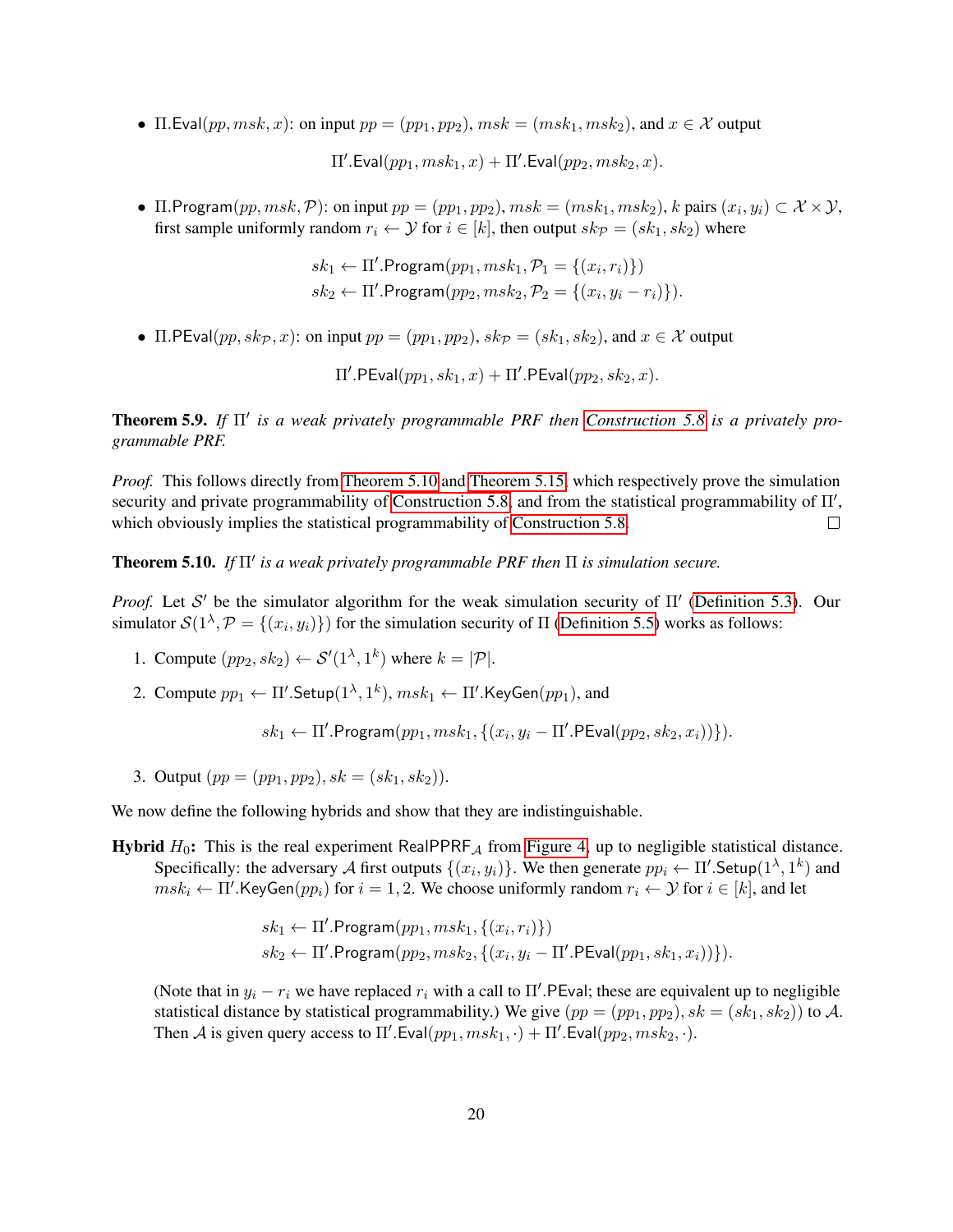- **Hybrid**  $H_1$ : This is the same as the previous experiment, except we change how  $pp_1$  and  $sk_1$  are generated, and how queries are answered. We generate  $(pp_1, sk_1) \leftarrow S'(1^{\lambda}, 1^k)$ , and no longer generate  $msk_1$ . To answer each query x, if  $x \notin \{x_i\}$  then we output  $\Pi'$ . PEval $(pp_1, sk_1, x) + \Pi'$ . Eval $(pp_2, msk_2, x)$ ; otherwise, we output a uniformly random value from  $\mathcal{Y}$ .
- **Hybrid**  $H_2$ : This is the same as the (real) experiment  $H_0$ , except that for queries  $x \notin \{x_i\}$ , just as in  $H_1$  we output  $\Pi'.\mathsf{PEval}(pp_1, sk_1, x) + \Pi'.\mathsf{Eval}(pp_2, msk_2, x).$
- **Hybrid**  $H_3$ : This is the same as the previous experiment, except we replace  $y_i \Pi'$ . PEval $(pp_1, sk_1, x_i)$ with  $y_i - r_i$ , then we swap the roles of  $r_i$  and  $y_i - r_i$  (using  $r_i$  when computing  $sk_2$  and  $y_i - r_i$  when computing  $sk_1$ ), then replace  $y_i - r_i$  with  $y_i - \Pi'$ . PEval $(pp_2, sk_2, x_i)$ .
- **Hybrid**  $H_4$ : This is the same as the previous experiment, except we change how  $pp_2$  and  $sk_2$  are generated and how queries are answered. We generate  $(pp_2, sk_2) \leftarrow S'(1^{\lambda}, 1^k)$ , and no longer generate  $msk_2$ . To answer a query x, if  $x \notin \{x_i\}$  then we respond with  $\Pi'$ . PEval $(pp_1, sk_1, x) + \Pi'$ . PEval $(pp_2, sk_2, x)$ ; otherwise, we respond with a uniformly random value from  $\mathcal{Y}$ .

Observe that this hybrid is identical to the ideal experiment IdealPPRF $A_{A,S'}$  from [Figure 4.](#page-17-1)

We now show that adjacent hybrid experiments are indistinguishable.

<span id="page-20-0"></span>**Claim 5.11.** We have  $H_0 \stackrel{c}{\approx} H_1$ .

*Proof.* Let A be an adversary attempting to distinguish  $H_0$  from  $H_1$ . We build an adversary A' against the weak simulation security of  $\Pi'$  that runs  $A$  internally and works as follows:

- When A outputs  $\{(x_i, y_i)\}\$ , A' outputs  $\{x_i\}$  and receives some  $(pp_1, sk_1)$ .
- A' computes  $pp_2 \leftarrow \Pi'$ . Setup $(1^{\lambda}, 1^k)$ ,  $msk_2 \leftarrow \Pi'$ . Key Gen $(pp_2)$ , and

 $sk_2 \leftarrow \Pi'.$ Program $(pp_2, msk_2, \{(x_i, y_i - \Pi'.$ PEval $(pp_1, sk_1, x_i))\}),$ 

and gives  $(pp = (pp_1, pp_2), sk = (sk_1, sk_2)$  to A.

• When A queries some x, A' queries x and receives a response y', and returns  $y' + \Pi'$ . Eval $(pp_2, m s k_2, x)$ as the answer to A.

Because the  $r_i$  are uniformly random in  $H_0$ , it is straightforward to verify that if  $\mathcal{A}'$  is in the RealWeakPPRF (respectively, IdealWeakPRF) experiment, then the view of  $A$  is identical to its view in  $H_0$  (resp.,  $H_1$ ). So by weak simulation security of  $\Pi'$ , we have  $H_0 \stackrel{c}{\approx} H_1$ .  $\Box$ 

**Claim 5.12.** We have  $H_1 \stackrel{c}{\approx} H_2$ .

*Proof.* Let A be an adversary attempting to distinguish  $H_1$  from  $H_2$ . We build an adversary A' against the weak simulation security of  $\Pi'$  that works exactly like the  $A'$  from the proof of [Claim 5.11,](#page-20-0) except for how it handles queries x: if  $x \notin \{x_i\}$ , then A' responds with  $\Pi'$ . PEval $(pp_1, sk_1, x) + \Pi'$ . Eval $(pp_2, msk_2, x)$ ; otherwise, A' queries x and receives a response y', then responds with  $y' + \Pi'$ . Eval $(pp_2, msk_2, x)$ .

It is straightforward to verify that if  $\mathcal{A}'$  is in experiment IdealWeakPPRF (respectively, IdealRealPPRF), then the view of A is identical to its view in  $H_1$  (resp.,  $H_2$ ). So by weak simulation security of  $\Pi'$ , we have  $H_0 \stackrel{c}{\approx} H_1.$  $\Box$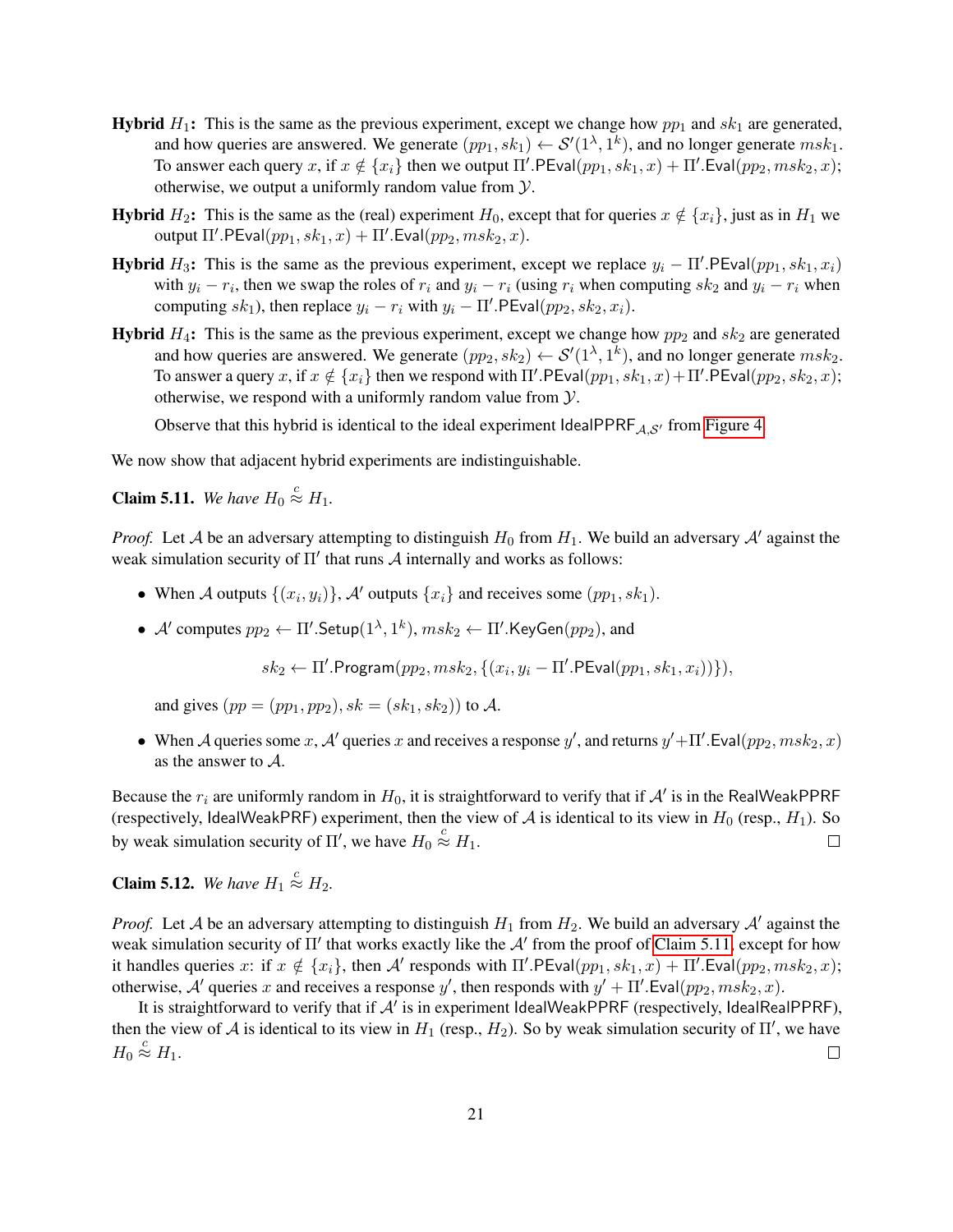**Claim 5.13.** We have  $H_2 \stackrel{s}{\approx} H_3$ .

*Proof.* This follows by statistical programmability, the fact that  $r_i$ ,  $y_i - r_i$  is a random secret sharing of  $y_i$ , so we can swap their roles, and statistical programmability again.  $\Box$ 

**Claim 5.14.** We have  $H_3 \stackrel{c}{\approx} H_4$ .

| <i>Proof.</i> This is entirely symmetrical to the proof of Claim 5.11, so we omit a detailed proof. | $\Box$ |
|-----------------------------------------------------------------------------------------------------|--------|
| This completes the proof of Theorem 5.10.                                                           |        |

This completes the proof of [Theorem 5.10.](#page-19-0)

<span id="page-21-0"></span>**Theorem 5.15.** If  $\Pi'$  is weakly simulation secure then  $\Pi$  is privately programmable.

*Proof.* Let S' be the simulator algorithm for the weak simulation security of  $\Pi'$ . Our simulator  $S(1^{\lambda}, 1^k)$ for the private programmability of  $\Pi$  simply generates  $(pp_i, sk_i) \leftarrow S'(1^{\lambda}, 1^k)$  for  $i = 1, 2$  and outputs  $(pp = (pp_1, pp_2), sk = (sk_1, sk_2)$ . To show that S satisfies [Definition 5.7](#page-18-2) we define the following hybrids and show that they are indistinguishable.

**Hybrid**  $H_0$ : This is the experiment RealPPRFPrivacy<sub>A</sub> from [Figure 5.](#page-18-0)

- **Hybrid**  $H_1$ : This experiment is the same as the previous one, except that we generate  $(pp_1, sk_1) \leftarrow$  $\mathcal{S}'(1^{\lambda},1^k).$
- **Hybrid** H<sub>2</sub>: This experiment is the same as the previous one, except that we generate  $(pp_2, sk_2) \leftarrow$  $S'(1^{\lambda}, 1^k)$ . Observe that this experiment is identical to the experiment IdealPPRFPrivacy<sub>A,S</sub> from [Figure 5.](#page-18-0)

<span id="page-21-1"></span>**Claim 5.16.** We have  $H_0 \stackrel{c}{\approx} H_1$ .

*Proof.* Let A be an adversary attempting to distinguish  $H_0$  and  $H_1$ . We build an adversary A' against the weak simulation security of  $\Pi'$ , which runs A internally. When A outputs  $\{x_i\}$ , A' also outputs  $\{x_i\}$ , receiving  $(pp_1, sk_1)$  in response. Then A' generates  $pp_2 \leftarrow \Pi'$ . Setup $(1^{\lambda}, 1^k)$  and  $msk_2 \leftarrow \Pi'$ . KeyGen $(pp_2)$ , and chooses uniformly random  $r_i \leftarrow \mathcal{Y}$  for  $i \in [k]$ . It then generates  $sk_2 \leftarrow \Pi'$ . Program $(pp_2, msk_2, \{(x_i, r_i)\})$ . Finally it gives  $(pp = (pp_1, pp_2), sk = (sk_1, sk_2)$  to A. It is straightforward to see that if A' is in RealWeakPPRF (respectively, IdealWeakPPRF) then the view of A is identical to its view  $H_0$  (resp.,  $H_1$ ). So by weak simulation security of  $\Pi'$ , we have  $H_0 \stackrel{c}{\approx} H_1$ .  $\Box$ 

**Claim 5.17.** We have  $H_1 \stackrel{c}{\approx} H_2$ .

*Proof.* This is entirely symmetrical to the proof of [Claim 5.16,](#page-21-1) so we omit it.  $\Box$ 

 $\Box$ 

This completes the proof of [Theorem 5.15.](#page-21-0)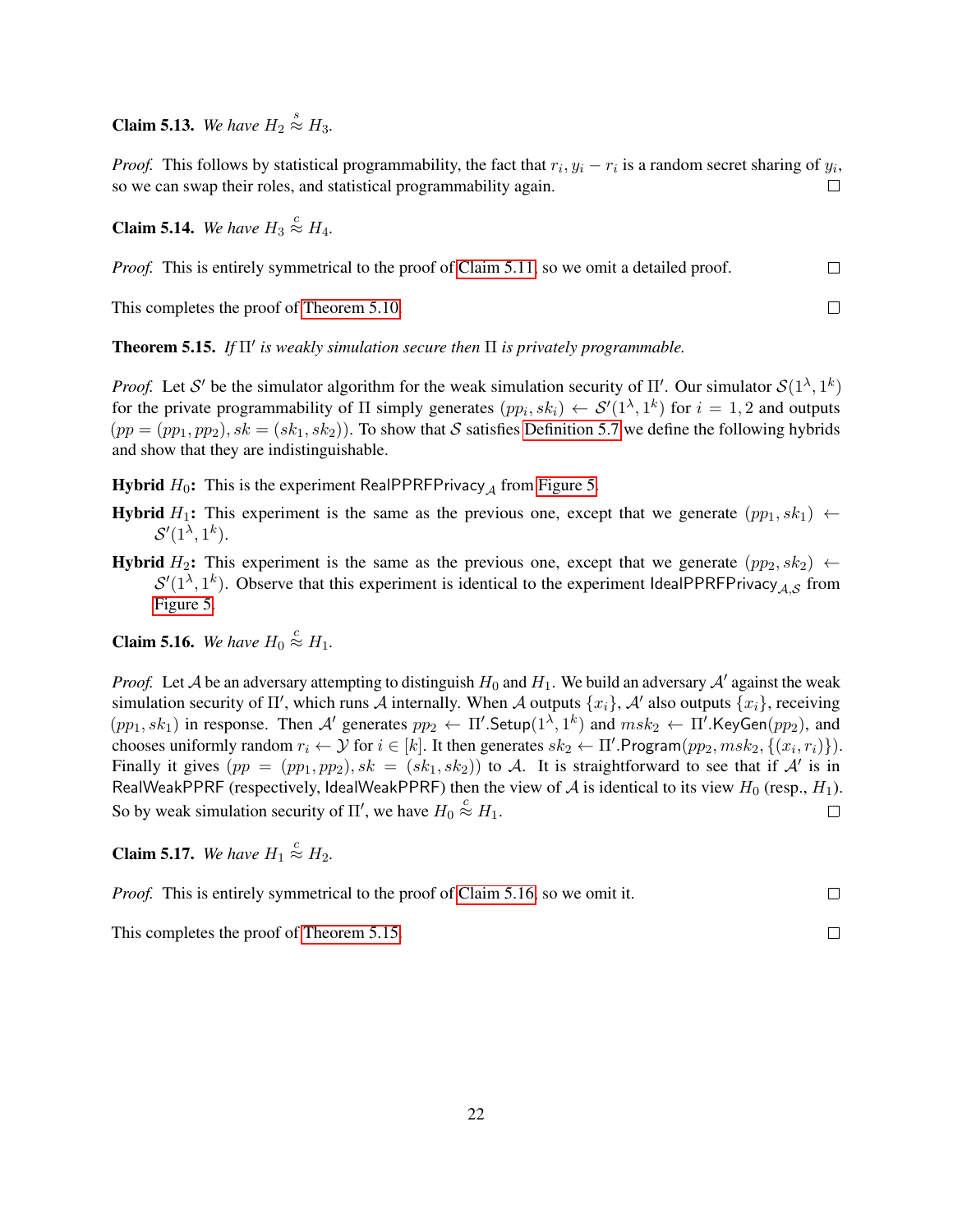#### 5.3 Construction of Weak Privately Programmable PRFs

In this section we construct a weak privately programmable PRF from our shiftable function of [Section 3.](#page-6-0) We first define the auxiliary function that the construction will use. For  $\{(x_i, \mathbf{y}_i)\}_{i\in[k]} \subset \{0,1\}^{\ell} \times \mathbb{Z}_q^m$  where the  $x_i$  are distinct, define the function  $H_{\{(x_i,\mathbf{w}_i)\}_{i\in[k]}}\colon \{0,1\}^{\ell} \to \mathbb{Z}_q^m$  as

$$
H_{\{(x_i,\mathbf{w}_i)\}_{i\in[k]}}(x)\begin{cases} \mathbf{w}_i & \text{if } x = x_i \text{ for some } i, \\ \mathbf{0} & \text{otherwise.} \end{cases}
$$

Notice that the circuit size of  $H_{\{(x_i,\mathbf{w}_i)\}_{i\in[k]}}$  is upper bounded by some  $\sigma' = \text{poly}(n, k, \log q)$ .

<span id="page-22-0"></span>**Construction 5.18.** Our weak privately programmable PRF with input space  $\mathcal{X} = \{0, 1\}^{\ell}$  and output space  $\mathcal{Y} = \mathbb{Z}_p^m$  uses the SHSF from [Section 3](#page-6-0) with parameters q, B chosen as in [Section 3.4,](#page-12-0) and is defined as follows:

- Setup $(1^{\lambda}, 1^k)$ : Output  $pp \leftarrow$  SHSF. Setup $(1^{\lambda}, 1^{\sigma'})$ .
- KeyGen(pp): Output  $msk \leftarrow$  SHSF.KeyGen(pp).
- Eval $(pp, msk, x \in \{0, 1\}^{\ell})$ : Compute  $\mathbf{y}_x = \mathsf{SHSF}$ . Eval $(pp, msk, x)$  and output  $\lfloor \mathbf{y}_x \rfloor_p$ .
- Program $(pp, msk, \mathcal{P})$ : Given k pairs  $(x_i, y_i) \in \{0, 1\}^{\ell} \times \mathbb{Z}_p^m$  where the  $x_i$  are distinct, for each  $i \in [k]$  compute  $w_i$  as follows: choose  $y'_i \leftarrow \mathbb{Z}_q^m$  uniformly at random conditioned on  $[y'_i]_p = y_i$ , and set

$$
\mathbf{w}_i = \mathbf{y}'_i - \mathsf{SHSF.Eval}(pp, msk, x_i).
$$

Output  $sk_{\mathcal{P}} \leftarrow \textsf{SHSF}.\textsf{Shift}(pp,msk,H_{\{(x_i,\mathbf{w}_i)\}}).$ 

• PEval $(pp, sk_{\mathcal{P}}, x)$ : output  $\lfloor \textsf{SHSF}.\textsf{SEval}(pp, sk_{\mathcal{P}}, x) \rceil_p.$ 

#### 5.4 Security Proof

Theorem 5.19. *[Construction 5.18](#page-22-0) is a weak privately programmable PRF [\(Definition 5.4\)](#page-16-2) assuming the hardness of* LWE<sub>n−1,q, $\chi$  *and 1D-R-SIS*( $z\sigma' + \tau + 1$ )m,p,q,B (where  $z, \tau$  *are respectively the lengths of fresh GSW*</sub> *ciphertexts and secret keys as used in* SHSF*) and the CPA security of the GSW encryption scheme.*

*Proof.* The proof follows immediately by [Theorem 5.20](#page-22-1) and [Theorem 5.28](#page-24-4) below.

 $\Box$ 

<span id="page-22-1"></span>**Theorem 5.20.** Assuming the hardness of LWE<sub>n-1,q, $\chi$  and 1D-R-SIS<sub>(z $\sigma'$ + $\tau$ +1)m,p,q,B and the CPA security</sub></sub> *of the GSW encryption scheme, [Construction 5.18](#page-22-0) is weakly simulation secure.*

*Proof.* Our simulator  $S(1^{\lambda}, 1^k)$  for [Construction 5.18](#page-22-0) simply outputs  $(pp, sk) \leftarrow$  SHSF. $S(1^{\lambda}, 1^{\sigma'})$ . Let A be any polynomial-time adversary. To show that  $S$  satisfies [Definition 5.5](#page-17-2) we define a sequence of hybrid experiments and show that they are indistinguishable.

**Hybrid**  $H_0$ : This is the simulated experiment IdealWeakPPRF<sub>A,S</sub> [\(Figure 3\)](#page-17-0).

**Hybrid**  $H_1$ : This is the same as the previous experiment, except that on query  $x \in \{x_i\}$ , instead of returning a uniformly random value from  $\mathbb{Z}_p^m$ , we choose  $\mathbf{y}_x \leftarrow \mathbb{Z}_q^m$  and output  $[\mathbf{y}_x]_p$ .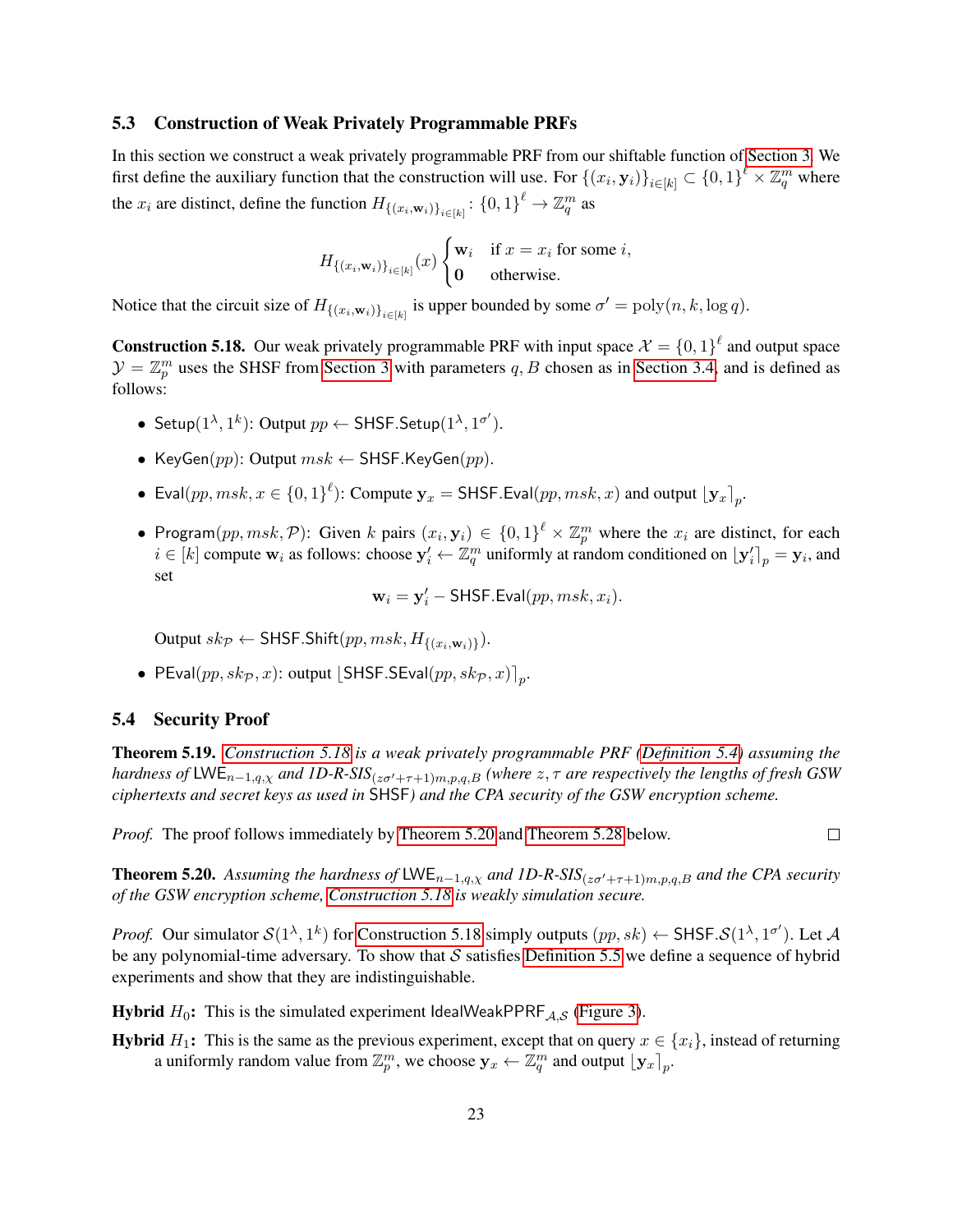- **Hybrid**  $H_2$ : This is the same as the previous experiment, except that we abort if the event Borderline happens, where Borderline is as in [Definition 4.5.](#page-14-2)
- **Hybrid**  $H_3$ : This is the same as the previous experiment, except that we initially choose uniformly random  $\mathbf{w}'_i \leftarrow \mathbb{Z}_q^m$  for  $i \in [k]$  and change how queries for  $x \in \{x_i\}$  are answered (the "else" clause in IdealWeakPPRF<sub>A,S</sub>): for  $x = x_j$ , we answer as  $[y_x]_p$ , where

$$
\mathbf{y}_x = \mathsf{SHSF}.\mathsf{SEval}(pp, sk, x) - \mathbf{w}'_j.
$$

- **Hybrid**  $H_4$ : This is the same as the previous experiment, except that we generate pp and sk as follows: we generate  $pp \leftarrow$  Setup $(1^{\lambda}, 1^k)$ ,  $msk \leftarrow$  KeyGen $(pp)$  and  $sk \leftarrow$  SHSF.Shift $(pp, msk, H_{\{(x_i, \mathbf{w}'_i)\}})$ .
- **Hybrid**  $H_5$ : This is the same as the previous experiment, except that we answer all queries as in the Eval algorithm, i.e., we output

$$
[\mathsf{SHSF}.\mathsf{Eval}(pp, msk, x)]_p.
$$

**Hybrid**  $H_6$ : This is the same as the previous experiment, except that here we generate sk as in the real game. Specifically, for each  $i \in [k]$  we choose a uniformly random vector  $y_i \leftarrow \mathbb{Z}_p^m$  and uniformly random  $\mathbf{y}'_i \leftarrow \mathbb{Z}_q^m$  conditioned on  $\left[\mathbf{y}'_i\right]_p = \mathbf{y}_i$ , and then set

$$
\mathbf{w}_i = \mathbf{y}'_i - \mathsf{SHSF}.\mathsf{Eval}(pp, msk, x).
$$

We then set  $sk \leftarrow$  SHSF.Shift $(pp, msk, H_{\{(x_i, \mathbf{w}_i)\}})$ .

**Hybrid**  $H_7$ : This is the same as the previous experiment, except that we no longer abort when Borderline happens. Observe that this is the real experiment IdealRealPPRF<sub>A</sub> [\(Figure 3\)](#page-17-0).

**Claim 5.21.** *Experiments*  $H_0$  *and*  $H_1$  *are identical.* 

*Proof.* This follows directly from the fact that  $p$  divides  $q$ .

**Claim 5.22.** Under 1D-R-SIS<sub>(z $\sigma' + \tau + 1$ ) $m, p, q, B$  assumption,  $H_1 \stackrel{c}{\approx} H_2$ . In particular, in  $H_1$  the event</sub> Borderline *happens with negligible probability.*

*Proof.* The proof is identical to the one for [Claim 4.7.](#page-15-0)

**Claim 5.23.** *Experiments*  $H_2$  *and*  $H_3$  *are identical.* 

*Proof.* This simply follows by observing that for  $x \in \{x_i\}$ ,  $y_x$  is distributed uniformly at random in both hybrids  $H_2$  and  $H_3$ .  $\Box$ 

**Claim 5.24.** Assuming the hardness of LWE<sub>n-1,q, $\chi$ </sub> and CPA-security of GSW,  $H_3 \stackrel{c}{\approx} H_4$ .

*Proof.* This follows immediately from the shift-hiding property of SHSF [\(Lemma 3.2\)](#page-9-3).

**Claim 5.25.**  $H_4$  *and*  $H_5$  *are identical.* 

*Proof.* This follows by [Corollary 3.9](#page-11-0) (rounded shift correctness) and the fact that if Borderline happens we abort.  $\Box$ 

 $\Box$ 

 $\Box$ 

 $\Box$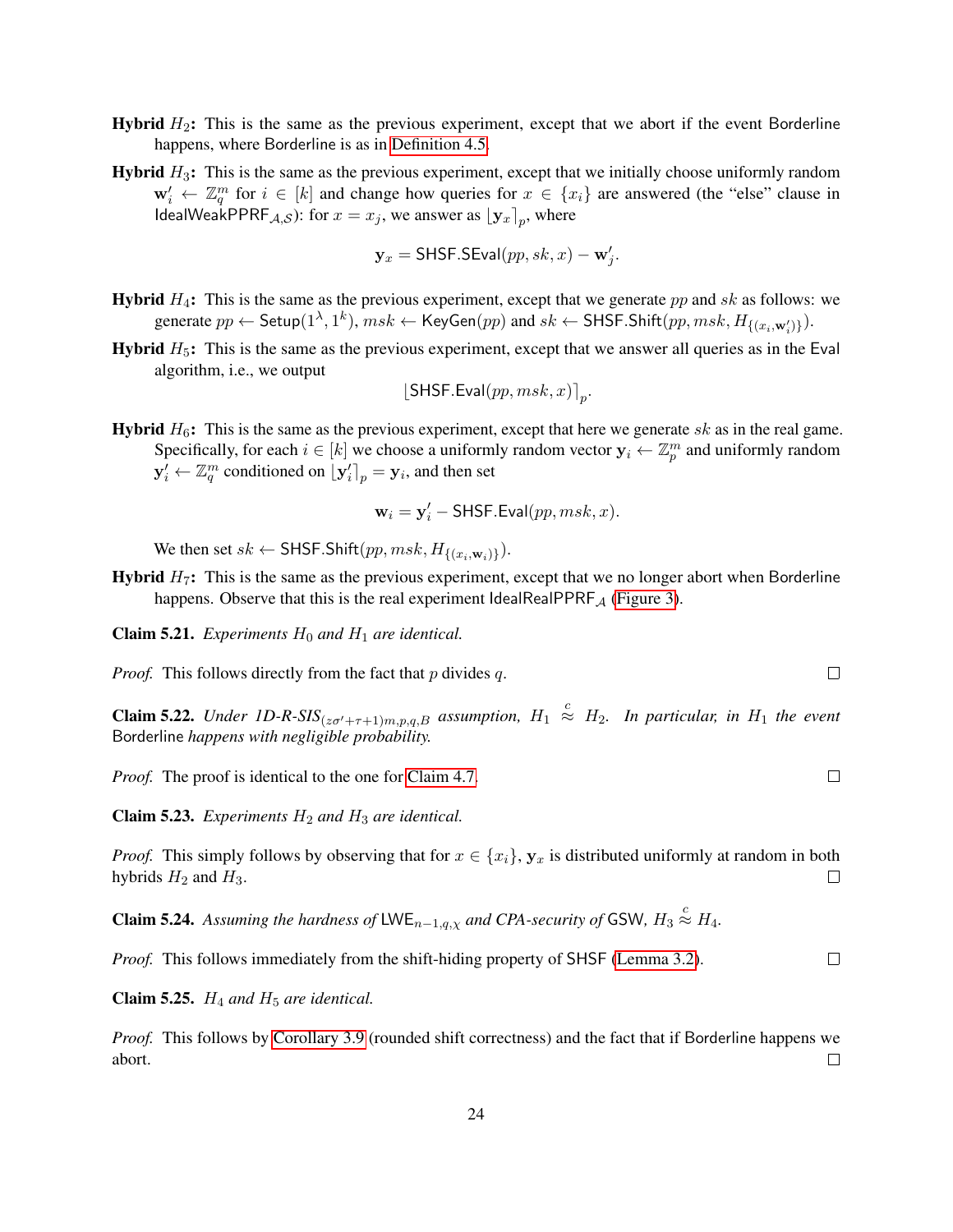**Claim 5.26.** *Experiments*  $H_5$  *and*  $H_6$  *are identical.* 

*Proof.* Because p divides q, for each  $i \in [k]$  each  $y'_i$  in  $H_6$  is uniformly distributed, which implies that each  $w_i$  is also uniformly distributed, as in  $H_5$ .  $\Box$ 

**Claim 5.27.** Assuming the hypotheses of [Theorem 5.20,](#page-22-1)  $H_6 \stackrel{c}{\approx} H_7$ .

*Proof.* This follows by combining all the previous claims and recalling that Borderline happens with negligible probability in  $H_1$ .  $\Box$ 

This completes the proof of [Theorem 5.20.](#page-22-1)

<span id="page-24-4"></span>Theorem 5.28. *[Construction 5.18](#page-22-0) is statistically programmable.*

*Proof.* Fix any  $P = \{(x_i, \mathbf{y}_i)\}_{i \in [k]} \subset \mathcal{X} \times \mathcal{Y}$ . We need to show that for any  $i \in [k]$ ,

$$
\Pr_{\substack{pp \leftarrow \text{Setup}(1^{\lambda}, 1^{k}) \\ msk \leftarrow \text{KeyGen}(pp) \\ sk_{\mathcal{P}} \leftarrow \text{Program}(pp, msk, \mathcal{P})}} \left[ \left[ \text{SHSF}.\text{SEval}(pp, sk_{\mathcal{P}}, x_{i}) \right]_{p} \neq \mathbf{y}_{i} \right] = \text{negl}(\lambda). \tag{5.1}
$$

By [Lemma 3.8](#page-10-1) we have

SHSF.SEval
$$
(pp, skp, x_i)
$$
  $\approx$  SHSF.Eval $(pp, msk, x_i)$  +  $H_{\{(x_i, \mathbf{w}_i)\}}(x_i)$   
= SHSF.Eval $(pp, msk, x_i)$  +  $\mathbf{w}_i$   
=  $\mathbf{y}'_i$ ,

where the approximation hides some B-bounded error and the last equality holds because  $w_i = y'_i$  – SHSF.Eval(pp, msk, x<sub>i</sub>). Because  $y'_i$  is chosen uniformly at random such that  $[y'_i]_p = y_i$ , the probability that some coordinate of SHSF.SEval $(pp, sk_{\mathcal{P}}, x_i)$  is in  $\frac{q}{p}(\mathbb{Z} + \frac{1}{2})$  $\frac{1}{2}$ ) + [−B, B] is at most  $2mBp/q = \text{negl}(\lambda)$ , which establishes Equation [\(5.1\)](#page-24-5).  $\Box$ 

# References

- <span id="page-24-3"></span>[Ajt96] M. Ajtai. Generating hard instances of lattice problems. *Quaderni di Matematica*, 13:1–32, 2004. Preliminary version in STOC 1996.
- <span id="page-24-2"></span>[BGG+14] D. Boneh, C. Gentry, S. Gorbunov, S. Halevi, V. Nikolaenko, G. Segev, V. Vaikuntanathan, and D. Vinayagamurthy. Fully key-homomorphic encryption, arithmetic circuit ABE and compact garbled circuits. In *EUROCRYPT*, pages 533–556. 2014.
- <span id="page-24-1"></span>[BGI+01] B. Barak, O. Goldreich, R. Impagliazzo, S. Rudich, A. Sahai, S. P. Vadhan, and K. Yang. On the (im)possibility of obfuscating programs. *J. ACM*, 59(2):6:1–6:48, 2012. Preliminary version in CRYPTO 2001.
- <span id="page-24-0"></span>[BGI14] E. Boyle, S. Goldwasser, and I. Ivan. Functional signatures and pseudorandom functions. In *PKC*, pages 501–519. 2014.

<span id="page-24-5"></span> $\Box$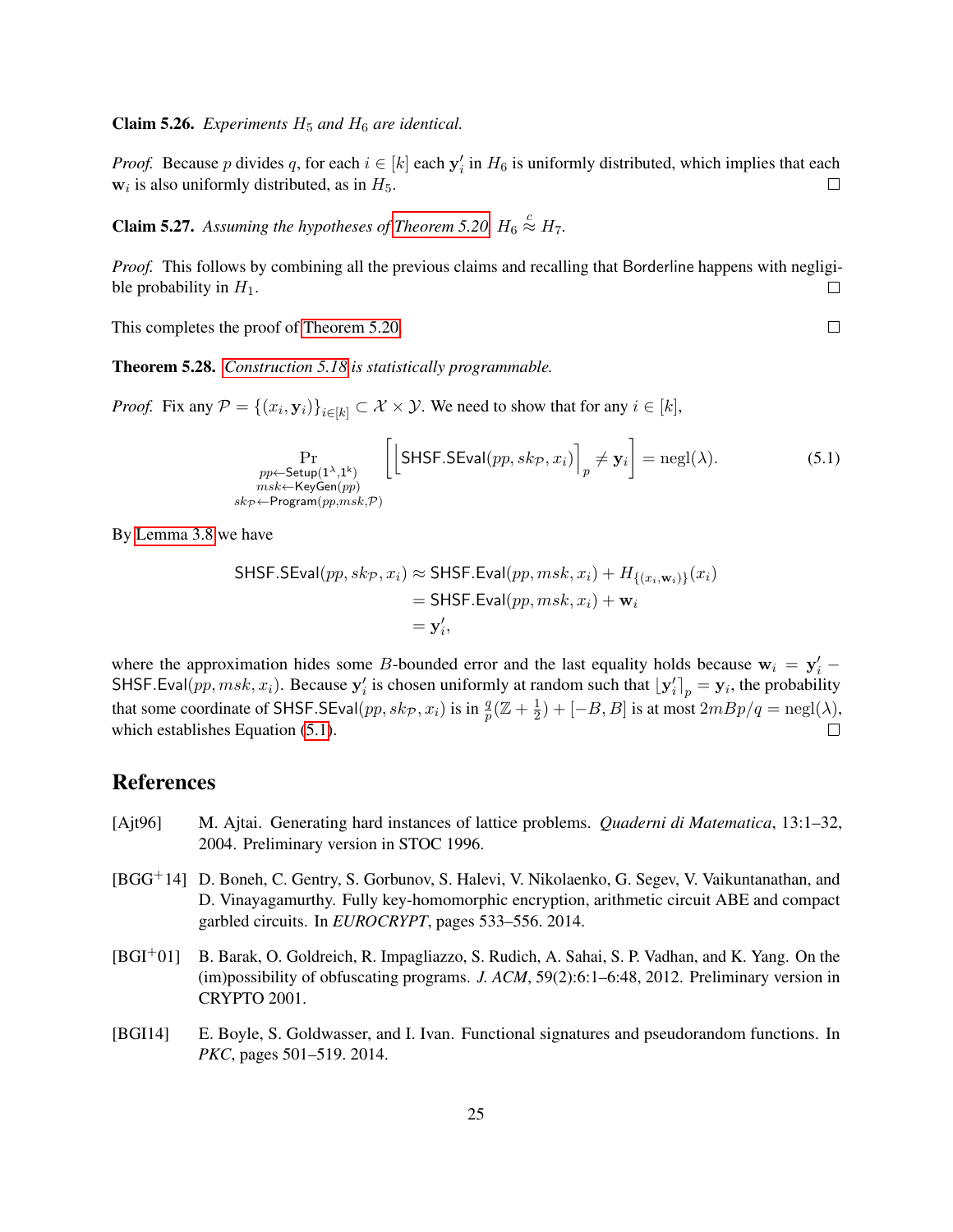- <span id="page-25-7"></span>[BGI15] E. Boyle, N. Gilboa, and Y. Ishai. Function secret sharing. In *EUROCRYPT*, pages 337–367. 2015.
- <span id="page-25-9"></span>[BKM17] D. Boneh, S. Kim, and H. W. Montgomery. Private puncturable PRFs from standard lattice assumptions. In *EUROCRYPT*, pages 415–445. 2017.
- <span id="page-25-3"></span>[BLMR13] D. Boneh, K. Lewi, H. W. Montgomery, and A. Raghunathan. Key homomorphic PRFs and their applications. In *CRYPTO*, pages 410–428. 2013.
- <span id="page-25-16"></span> $[BLP<sup>+</sup>13]$  Z. Brakerski, A. Langlois, C. Peikert, O. Regev, and D. Stehlé. Classical hardness of learning with errors. In *STOC*, pages 575–584. 2013.
- <span id="page-25-6"></span>[BLW17] D. Boneh, K. Lewi, and D. J. Wu. Constraining pseudorandom functions privately. In *PKC*, pages 494–524. 2017.
- <span id="page-25-4"></span>[BP14] A. Banerjee and C. Peikert. New and improved key-homomorphic pseudorandom functions. In *CRYPTO*, pages 353–370. 2014.
- <span id="page-25-2"></span>[BPR12] A. Banerjee, C. Peikert, and A. Rosen. Pseudorandom functions and lattices. In *EUROCRYPT*, pages 719–737. 2012.
- <span id="page-25-11"></span>[BTVW17] Z. Brakerski, R. Tsabary, V. Vaikuntanathan, and H. Wee. Private constrained PRFs (and more) from LWE. In *TCC*, pages ??–?? 2017.
- <span id="page-25-5"></span>[BV15] Z. Brakerski and V. Vaikuntanathan. Constrained key-homomorphic PRFs from standard lattice assumptions - or: How to secretly embed a circuit in your PRF. In *TCC*, pages 1–30. 2015.
- <span id="page-25-1"></span>[BW13] D. Boneh and B. Waters. Constrained pseudorandom functions and their applications. In *ASIACRYPT*, pages 280–300. 2013.
- <span id="page-25-10"></span>[CC17] R. Canetti and Y. Chen. Constraint-hiding constrained PRFs for nc<sup>1</sup> from LWE. In *EUROCRYPT*, pages 446–476. 2017.
- <span id="page-25-12"></span>[CHN+16] A. Cohen, J. Holmgren, R. Nishimaki, V. Vaikuntanathan, and D. Wichs. Watermarking cryptographic capabilities. In *STOC*, pages 1115–1127. 2016.
- <span id="page-25-8"></span>[GGH+13] S. Garg, C. Gentry, S. Halevi, M. Raykova, A. Sahai, and B. Waters. Candidate indistinguishability obfuscation and functional encryption for all circuits. In *FOCS*, pages 40–49. 2013.
- <span id="page-25-0"></span>[GGM84] O. Goldreich, S. Goldwasser, and S. Micali. How to construct random functions. *J. ACM*, 33(4):792–807, 1986. Preliminary version in FOCS 1984.
- <span id="page-25-13"></span>[GSW13] C. Gentry, A. Sahai, and B. Waters. Homomorphic encryption from learning with errors: Conceptually-simpler, asymptotically-faster, attribute-based. In *CRYPTO*, pages 75–92. 2013.
- <span id="page-25-15"></span>[GVW15a] S. Gorbunov, V. Vaikuntanathan, and H. Wee. Predicate encryption for circuits from LWE. In *CRYPTO*, pages 503–523. 2015.
- <span id="page-25-14"></span>[GVW15b] S. Gorbunov, V. Vaikuntanathan, and D. Wichs. Leveled fully homomorphic signatures from standard lattices. In *STOC*, pages 469–477. 2015.